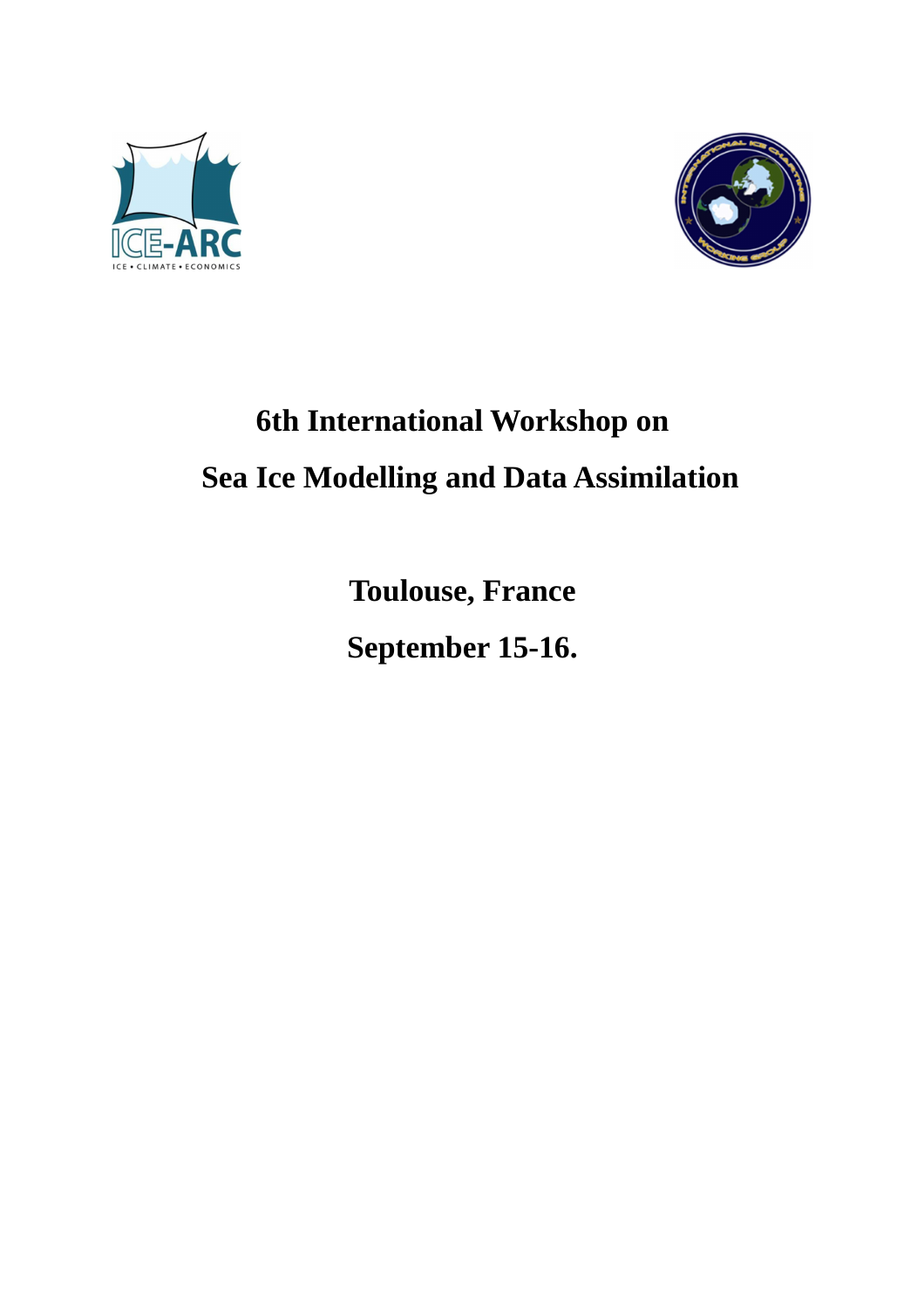# **Monday 15 September 2014**

| 08:45 | Welcome and Introductions<br>Chair.: F. Kauker                                                                                    | <b>Organizing Committee</b> |  |
|-------|-----------------------------------------------------------------------------------------------------------------------------------|-----------------------------|--|
| 09:00 | Recent progres in remote sensing of polar oceans and sea ice at<br><b>DMI</b>                                                     | Leif Toudal Pedersen        |  |
| 09:30 | Evaluation<br>of<br>summer passive<br>microwave<br>ice<br>sea<br>concentrations planned in ICE-ARC                                | Nick Hughes                 |  |
| 10:00 | Towards data assimilation of sea ice concentration products.                                                                      | Frode Dinessen              |  |
|       | 10:30 Health Break + posters                                                                                                      |                             |  |
| 11:00 | Recent upgrade to the Regional Ice Prediction System and<br>ongoing research on assimilating AVHRR data                           | Mark Buehner                |  |
| 11:30 | Progress Towards Assimilation of SAR Data Within the<br><b>Regional Ice Prediction System</b>                                     | <b>Tom Carrieres</b>        |  |
| 12:00 | Open water observations from SAR imagery and methods for<br>assimilation                                                          | Andrea Scott                |  |
| 12:30 | Lunch<br>Chair.: G. Garric                                                                                                        |                             |  |
| 13:30 | Towards mapping uncertainties of satellite-based sea ice motion<br>vectors                                                        | Thomas Lavergne             |  |
| 14:00 | An intercomparison of Arctic ice drift products to deduce<br>uncertainty estimates                                                | Hiroshi Sumata              |  |
| 14:30 | An analysis of 30 years of Freezing and Melting Degree Days<br>as a proxy for ice volume                                          | Jean-Claude Gascard         |  |
|       | 15:00 Health and social break + posters                                                                                           |                             |  |
| 15:30 | Assimilating SMOS sea ice thickness into a coupled ice-ocean<br>model using a local SEIK filter                                   | Qinghua Yang                |  |
| 16:00 | Ensemble of sea ice initial conditions for interannual Ec-Earth<br>climate predictions: Improved forecast quality over the Arctic | Virginie Guemas             |  |
| 16:30 | Towards Improving Seasonal Sea Ice Forecasting                                                                                    | Julienne Stroeve            |  |
| 17:00 | End of day                                                                                                                        |                             |  |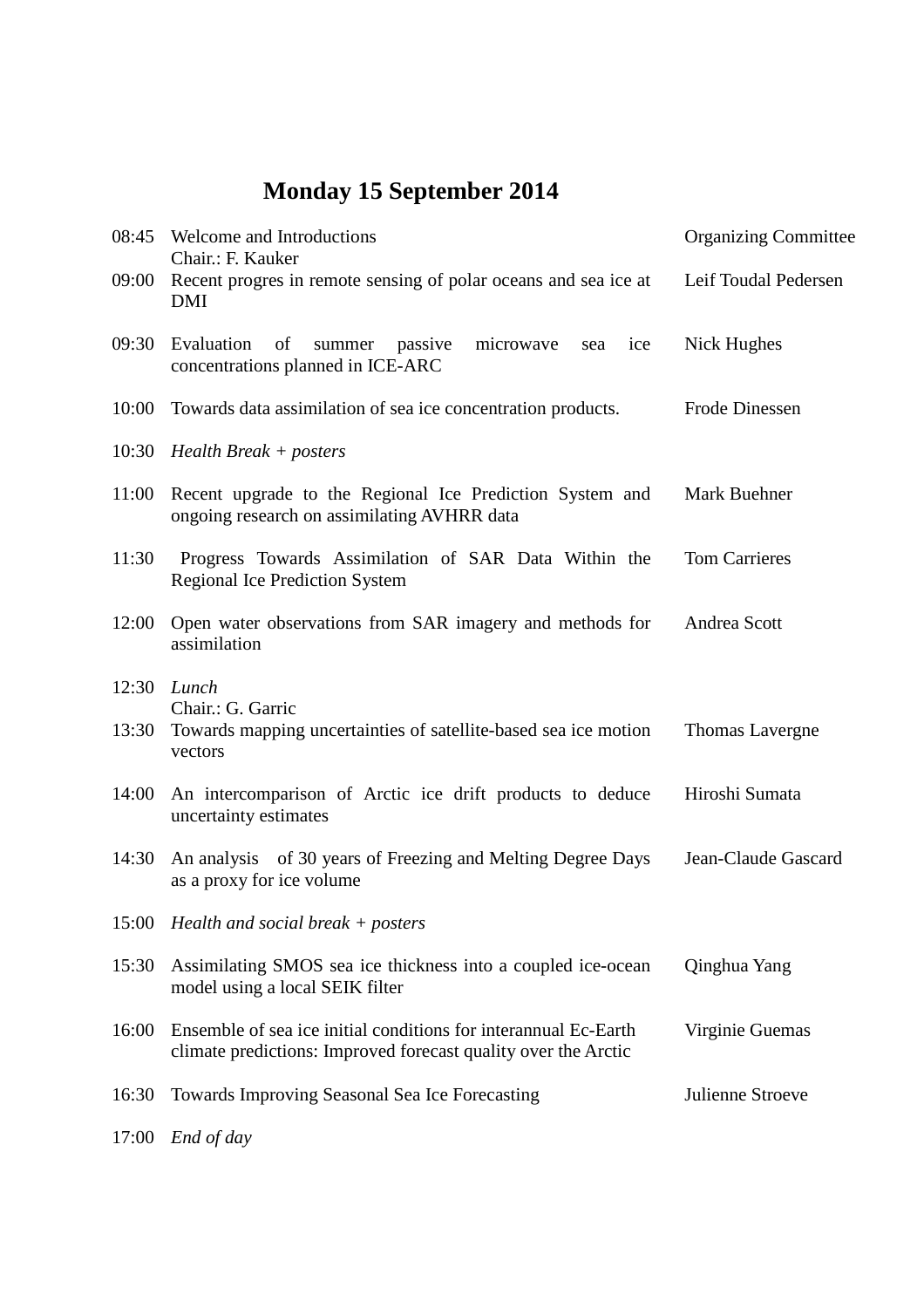## **Tuesday 16 September 2014**

Chair. T. Carrières

|                | 08:30 Recent progress in forecasting systems in the Arctic Ocean at<br>Mercator Océan.                        | C. Bricaud/CE Testut      |
|----------------|---------------------------------------------------------------------------------------------------------------|---------------------------|
| 09:00          | Towards a new sea ice forecasting platform for the Barents and<br>Kara Seas.                                  | <b>Philipp Griewank</b>   |
| 09:30          | Sea-ice/ocean forecasting in a coupled model                                                                  | <b>Mathieu Chevallier</b> |
| 10:00          | Sea ice Forecast Verification in the Canadian Global Ice Ocean<br><b>Prediction System</b>                    | <b>Gregory Smith</b>      |
| 10:30          | Health and social break                                                                                       |                           |
| 11:00          | From regional to Arctic scale sea ice modeling                                                                | <b>Till Rasmussen</b>     |
| 11:30          | A Maxwell-elastic-brittle rheology for sea ice modeling                                                       | Veronique Dansereau       |
| 12:00          | Parameterisation of ice thickness distribution in ice models                                                  | Mikko Lensu               |
| 12:30<br>13:30 | Lunch<br>Chair.: L. T. Pedersen<br>Parametrization of atmospheric transfer coefficients over polar<br>sea ice | <b>Christof Lüpkes</b>    |
| 14:00          | Waves in sea ice: modeling dissipation and scattering                                                         | Fanny Girard-Ardhuin      |
| 14:30          | Quantitative network design                                                                                   | Frank Kauker              |
| 15:00          | Health and social break                                                                                       |                           |
| 15:30          | Sea Ice Analysis and Forecasting with the GloSea5 Seasonal<br><b>Forecast System</b>                          | Drew Peterson             |
| 16:00          | Will sea ice thickness initialisation improve seasonal-to-<br>interanual forecast skill?                      | Jonathan Day              |
| 16:30          | Recent sea ice observations from the IAOOS project                                                            | <b>Christine Provost</b>  |
| 17:00          | Workshop close and farewells                                                                                  |                           |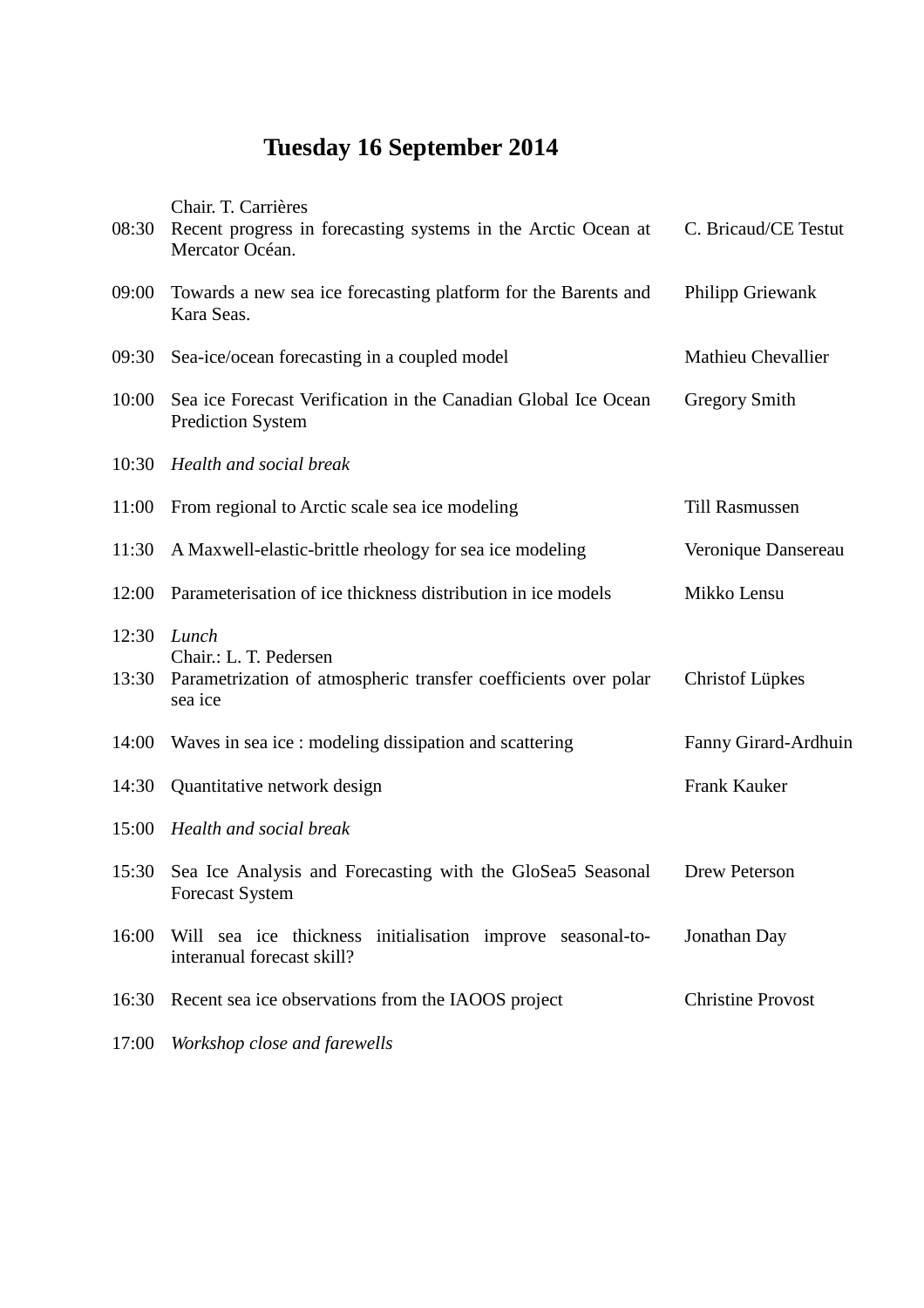### **Poster Session**

| Large-scale patterns of Arctic sea ice variability and links to<br>climatic forcing: a model / observation comparison | <b>Sally Close</b>  |
|-----------------------------------------------------------------------------------------------------------------------|---------------------|
| Sea Ice Analysis and Forecasting with the GloSea5 Seasonal<br>Forecast System.                                        | Drew Peterson       |
| The impact of sea-ice initialization on<br>The iceHFP Project:<br>seasonal forecasts.                                 | Drew Peterson       |
| Sea ice motion, deformation and their reliability derived from<br>Satellite data.                                     | Thomas Hollands     |
| Sea Ice observations                                                                                                  | Nathalie Sennéchael |
| CMCC experience in sea-ice data assimilation                                                                          | Andrea Storto       |
| Modelling impact of East Siberian Sea methane outbreak                                                                | Peter Wadhams       |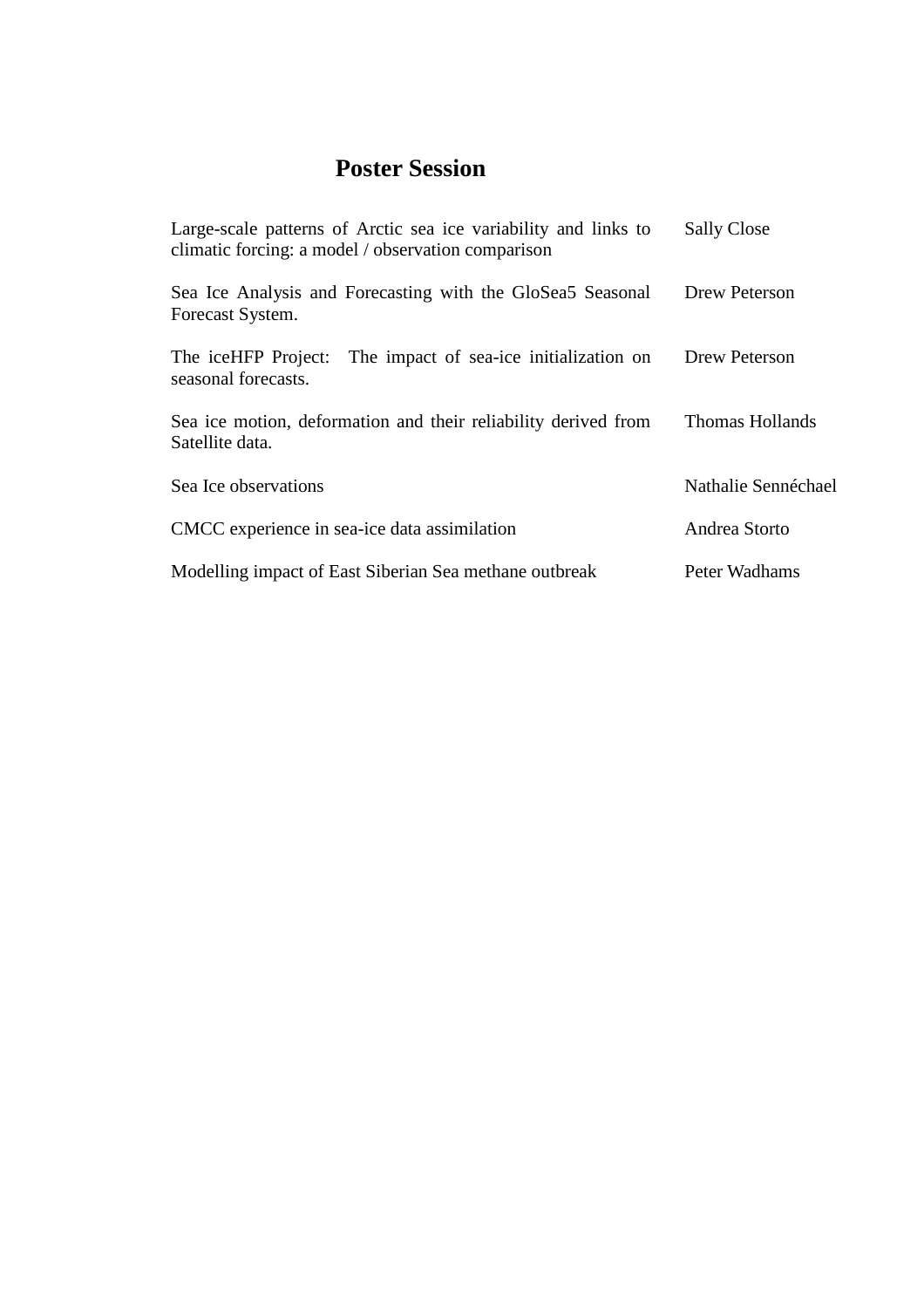## **Logistics**

**Venue: Hotel Novotel Toulouse Centre Wilson**  15 Place Wilson 31000 TOULOUSE Tel (+33)5/61107070 Fax (+33)5/61219670 E-mail H8505@accor.com Web: http://www.novotel.com/gb/hotel-8505-novoteltoulouse-centre-wilson/index.shtml).



### **Hotel Accommodation**

The **Novotel Hôtel** proposes 10 rooms blocked at 170€ (incl. breakfast). For more convenience, we recommend to contact them directly. By making your room reservation please mention IICWG. Please note that the rooms are only blocked until August 16, 2014.

We have also special fares from the **Hôtel Ours Blanc Victor Hugo** (1 min walking distance). For more convenience, we recommend also to contact them directly. By making your room reservation please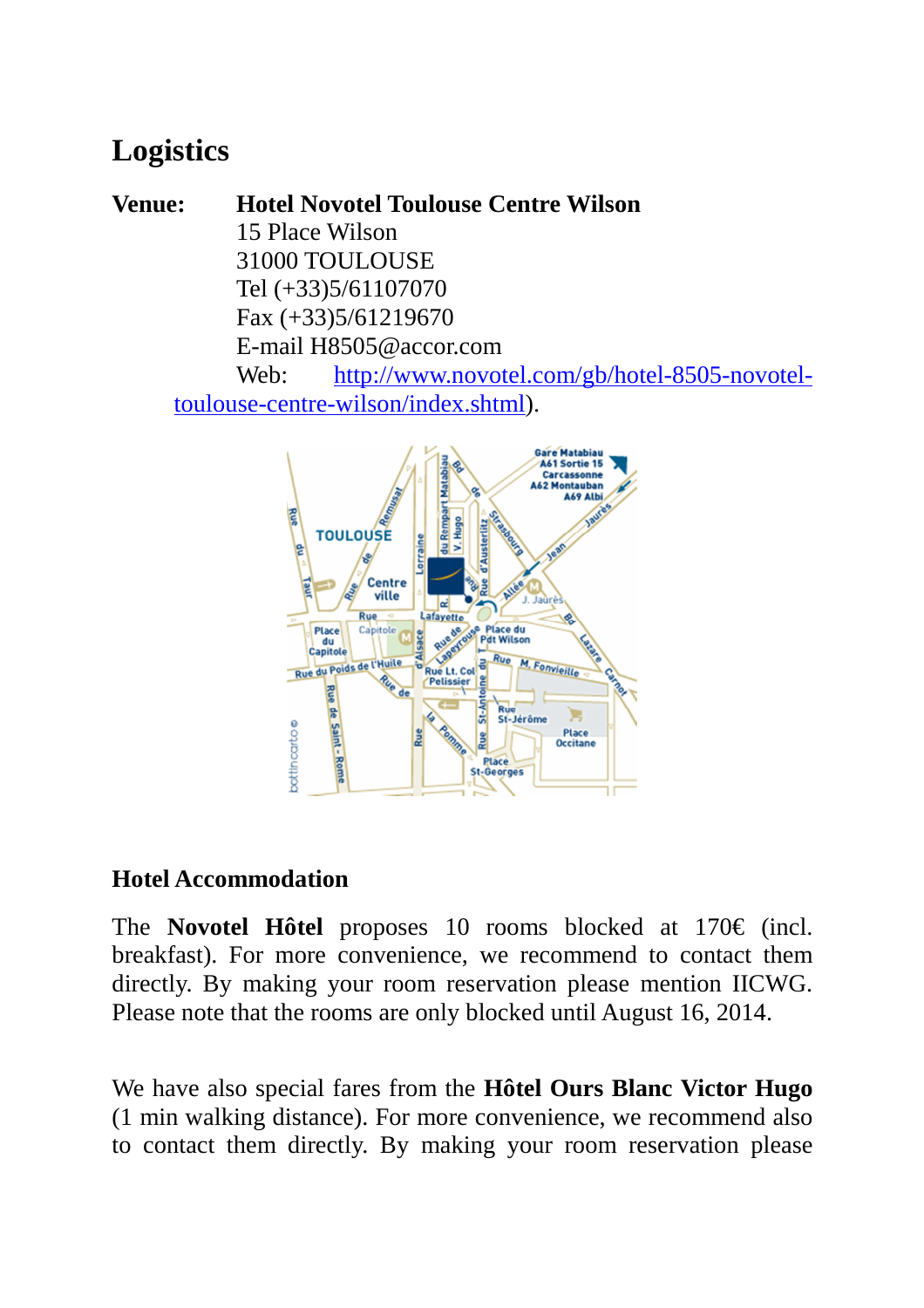mention IICWG. Please note that these rooms are not blocked but these fares are valid until July 14, 2014.

Hotel Ours Blanc Victor Hugo 25 Place Victor Hugo 31000 Toulouse Tél : +33 (0)5 61 23 14 55 Fax : +33 (0)5 61 21 92 01 E-mail : victorhugo@hotel-oursblanc.com Standard room: 78,-€ (incl. breakfast) Superior room: 88,-€ (incl. breakfast) Superior room: 98,-€ (incl. breakfast) (Hôtel Ours Blanc Centre\*\*\*)

**Lunch and Coffee breaks** will be covered by the organisers.

**Conference Dinner** on Monday evening at 8pm at the restaurant "Chez Navarre", 49 Grande Rue Nazareth, Tel: 05 62 26 43 06. Dinner is not covered by the organisers.

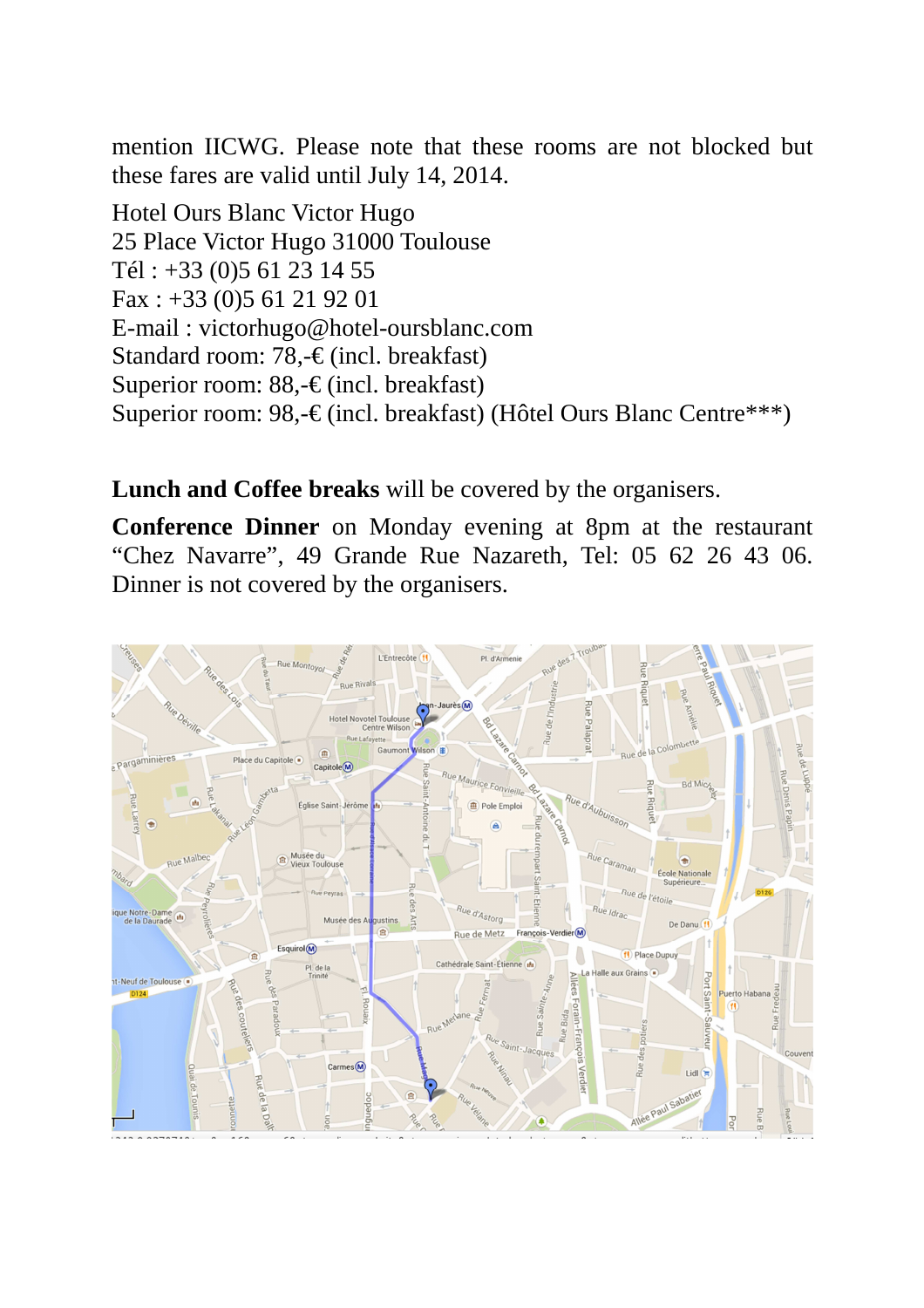# **List of participants (alphabetical order)**

| $\mathbf{1}$   | Romain              | Bourdallé-<br>Badie | Mercator Océan            | France           | rbourdal@mercaor-ocean.fr                        |
|----------------|---------------------|---------------------|---------------------------|------------------|--------------------------------------------------|
| $\overline{c}$ | Clément             | <b>Bricaud</b>      | Mercator Océan            | France           | cbricaud@mercator-ocean.fr                       |
| 3              | Mark                | <b>Buehner</b>      | <b>Environment Canada</b> | Canada           | mark.buehner@ec.gc.ca                            |
| $\overline{4}$ | Jerome              | Chanut              | Mercator Océan            | France           | jchanut@mercator-ocean.fr                        |
| 5              | Tom                 | Carrieres           | Canadian Ice Service      | Canada           | tom.carrieres@ec.gc.ca                           |
| 6              | Matthieu            | Chevallier          | <b>CNRM/MétéoFrance</b>   | France           | matthieu.chevallier@meteo.fr                     |
| $\overline{7}$ | Sally               | Close               | <b>LOCEAN/ UPMC</b>       | France           | saclod@locean-ipsl.upmc.fr                       |
| 8              | Veronique           | Dansereau           | <b>LGGE</b>               | France           | veronique.dansereau@lgge.obs.ujf-<br>grenoble.fr |
| 9              | Jonathan            | Day                 | Univ. of Reading          | UK               | j.j.day@reading.ac.uk                            |
| 10             | Frode               | Dinessen            | Met.no                    | Norway           | froded@met.no                                    |
| 11             | Gilles              | Garric              | Mercator Océan            | France           | ggarric@mercator-ocean.fr                        |
| 12             | Jean-Claude         | Gascard             | LOCEAN/UPMC               | France           | jga@locean-ipsl.upmc.fr                          |
| 13             | Fanny               | Girard-<br>Ardhuin  | <b>IFREMER</b>            | France           | fanny.ardhuin@ifremer.fr                         |
| 14             | Philipp             | Griewank            | Nansen Center             | Norway           | philipp.griewank@nersc.no                        |
| 15             | Eric                | Greiner             | <b>CLS</b>                | France           | egreiner@cls.fr                                  |
| 16             | Virginie            | Guemas              | IC3/CNRM                  | Spain/Fran<br>ce | virginie.guemas@ic3.cat                          |
| 17             | Thomas              | Hollands            | AWI                       | Germany          | thomas.hollands@awi.de                           |
| 18             | Mikhail             | Itkin               | Met.no                    | Norway           | mikhail.itkin@met.no                             |
| 19             | Frank               | Kauker              | OASys/AWI                 | Germany          | frank@oasys-research.com                         |
| 20             | <b>Nick</b>         | Hughes              | Met.no                    | Norway           | nick.hughes@met.no                               |
| 21             | Zoé                 | Koenig              | <b>LOCEAN</b>             | France           | zklod@locean-ipsl.upmc.fr                        |
| 22             | <b>Thomas</b>       | Lavergne            | Met.no                    | Norway           | thomas.lavergne@met.no                           |
| 23             | Mikko               | Lensu               | <b>FMI</b>                | Finland          | Mikko.Lensu@fmi.fi                               |
| 24             | Christof            | Lüpkes              | <b>AWI</b>                | Germany          | christof.luepkes@awi.de                          |
| 25             | Leif Toudal         | Pedersen            | DMI                       | Denmark          | ltp@dmi.dk                                       |
| 26             | Jacques             | Pelon               | LATMOS/UPMC               | France           | jacques.Pelon@latmos.ipsl.fr                     |
| 27             | Drew                | Peterson            | MetOffice                 | UK               | drew.peterson@metoffice.gov.uk                   |
| 28             | Christine           | Provost             | <b>LOCEAN</b>             | France           | cp@locean-ipsl.upmc.fr                           |
| 29             | Till                | Rasmussen           | DMI                       | Denmark          | tar@dmi.dk                                       |
|                | Charly              | Régnier             | Mercator Océan            | France           | cregnier@mercator-ocean.fr                       |
| 30             | Andrea              | Scott               | Univ. of Waterloo         | Canada           | ka3scott@uwaterloo.ca                            |
| 31             | Nathalie            | Sennéchael          | LOCEAN/UPMC               | France           | nas@locean-ipsl.upmc.fr                          |
| 32             | Gregory             | Smith               | Environment Canada        | Canada           | gregory.smith@ec.gc.ca                           |
| 33             | Andrea              | Storto              | <b>CMCC</b>               | Italy            | andrea.storto@cmcc.it                            |
| 34             | Julienne            | <b>Stroeve</b>      | <b>NSIDC</b>              | <b>USA</b>       | stroeve@nsidc.org                                |
| 35             | Hiroshi             | Sumata              | <b>AWI</b>                | Germany          | hsumata@awi.de                                   |
| 36             | Peter               | Sutherland          | <b>LOCEAN</b>             | France           | Peter.Sutherland@locean-ipsl.upmc.f              |
| 37             | Charles<br>Emmanuel | <b>Testut</b>       | Mercator Océan            | France           | ctestut@mercator-ocean.fr                        |
| 38             | Peter               | Wadhams             | Univ Cambridge            | UK               | p.wadhams@damtp.cam.ac.uk                        |
| 39             | Qinghua             | Yang                | <b>AWI</b>                | Germany          | qyang@awi.de                                     |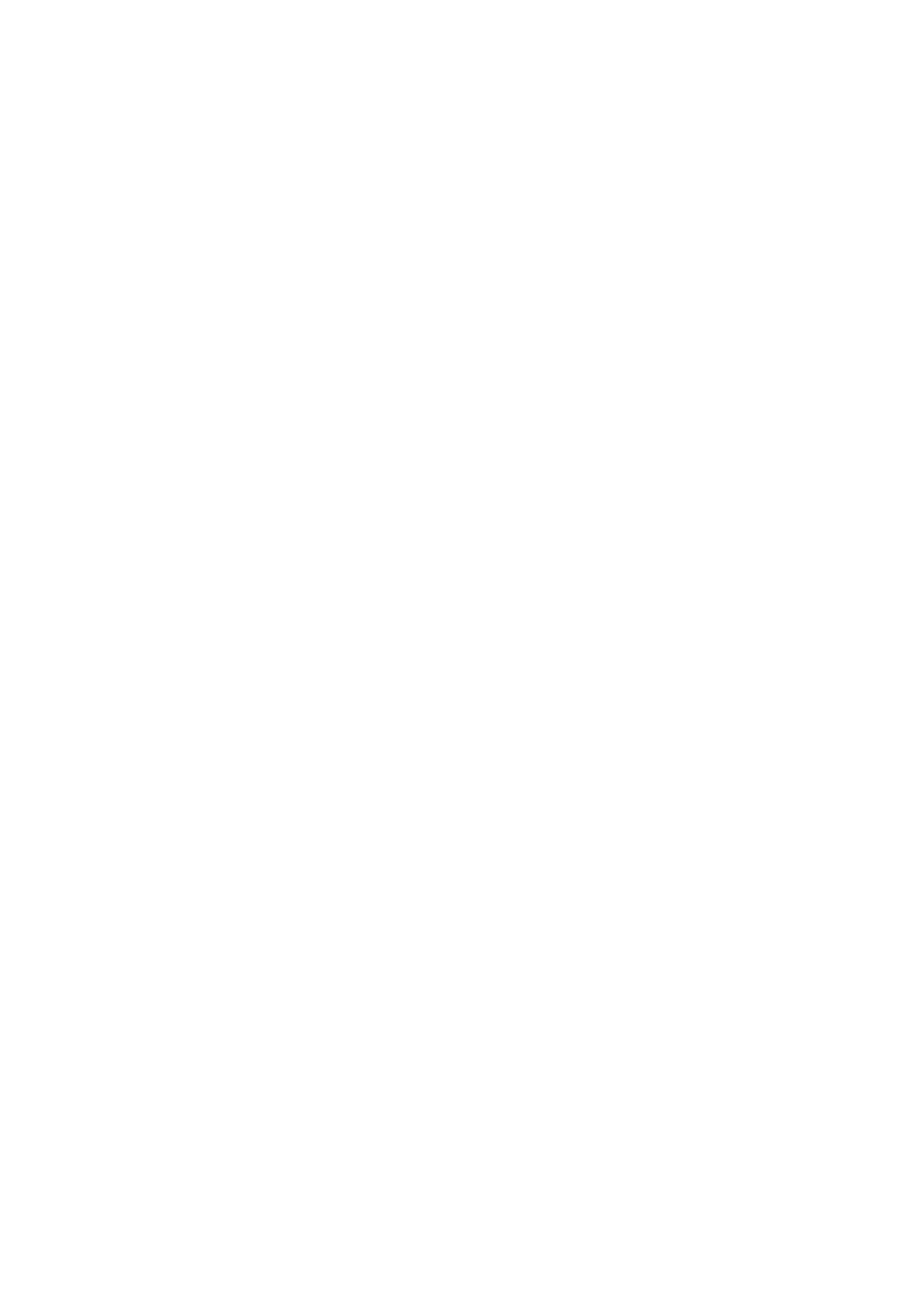### **List of Abstracts (Alphabetical order)**

#### **"Recent upgrade to the Regional Ice Prediction System and ongoing research on assimilating AVHRR**  data"

M. Buehner, Environment Canada, Montréal, Canada.

The Regional Ice Prediction System (RIPS) at Environment Canada was recently improved by expanding the horizontal domain to cover the entire Arctic. As a part of this upgrade, tests are underway to evaluate the impact of assimilating AMSR2 ice concentration retrievals and ice concentration from the Canadian Ice Service Regional Analysis Charts. Research on the assimilation of AVHRR data within RIPS will also be presented.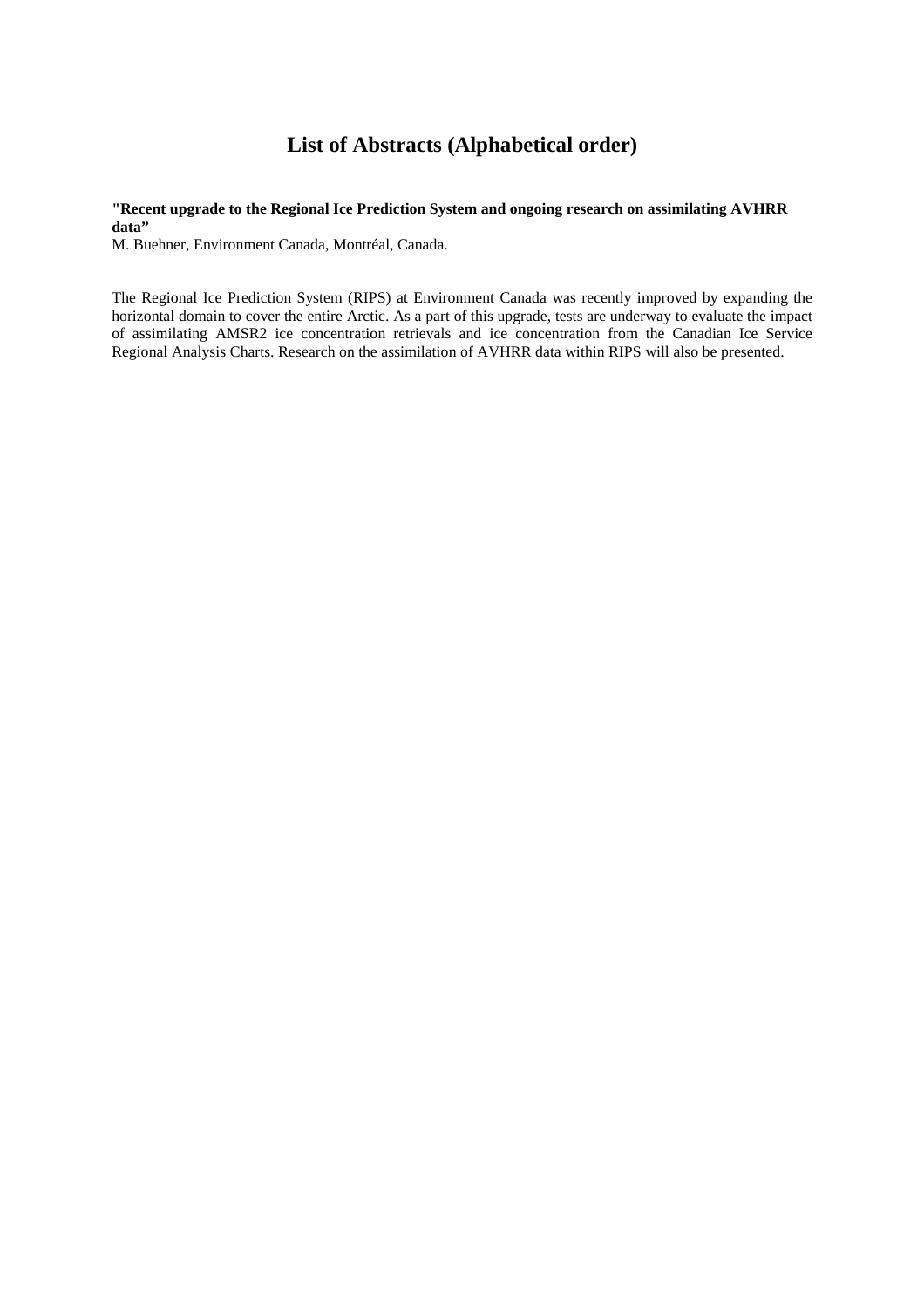#### **"Progress Towards Assimilation of SAR Data Within the Regional Ice Prediction System"**

T. Carrières, Canadian Ice Service, Ottawa, Canada

The Regional Ice Prediction System (RIPS) has been developed to provide automated numerical guidance to ice forecast operations at the Canadian Ice Service. Although RIPS assimilates satellite passive microwave and scatteromter data, it still relies on data from manually produced ice charts. In order to increase the effective resolution and decrease the dependence on manual products, it is highly desirable to assimilate satellite based SAR data. With an initial focus on RADARSAT 2, a large volume of SAR data has been analyzed in order to develop ice and water signatures or characteristic values (CVs). Using these CVs, a simple forward model has been developed to infer a relationship with ice concentration. The current status of this work will be presented including a number of illustrative case studies outlining some of the hurdles to this approach.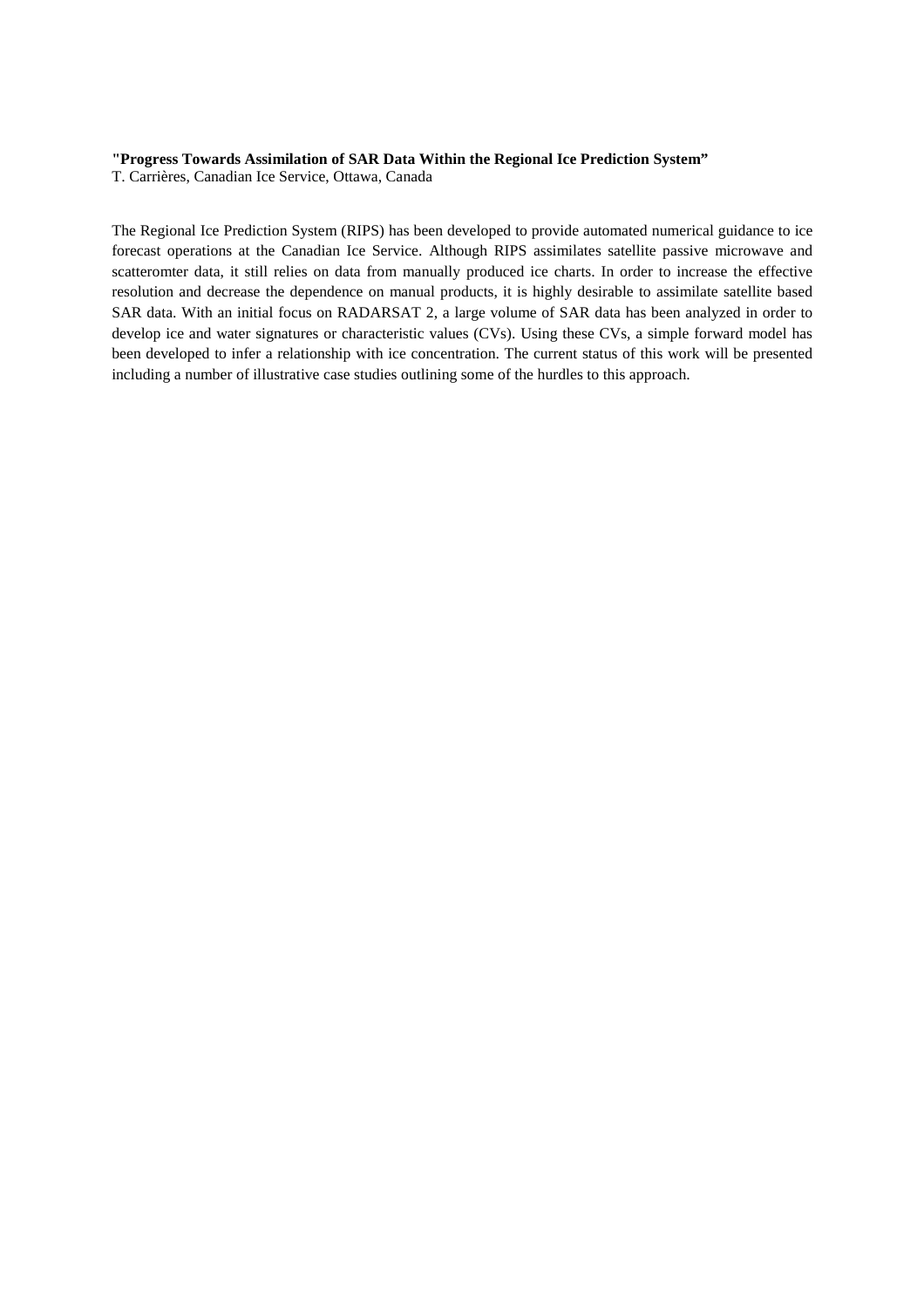#### **"Large-scale patterns of Arctic sea ice variability and links to climatic forcing: a model / observation comparison"**

S. Close, UPMC/LOCEAN, Paric, France

In this study, we compare the output from two data-assimilating models (PIOMAS / NEMO-LIM2) and observational data (SSMI/S) over the period 1979-2009 for the Arctic region. EOF analysis is used to describe the large-scale temporal and spatial variability of sea ice concentration (SIC) and ice thickness, and the consistency of the model responses examined. The co-variability of SIC and ice thickness with various drivers is described using singular value decomposition. Some coherency between the two model runs and observational data is noted in these analyses; however, this is both seasonally- and regionally-dependent. The role of the major climatic modes in driving the congruent modes of variability that result from the SVD analysis is investigated, and the potential mechanisms by which the modes may exert influence are considered.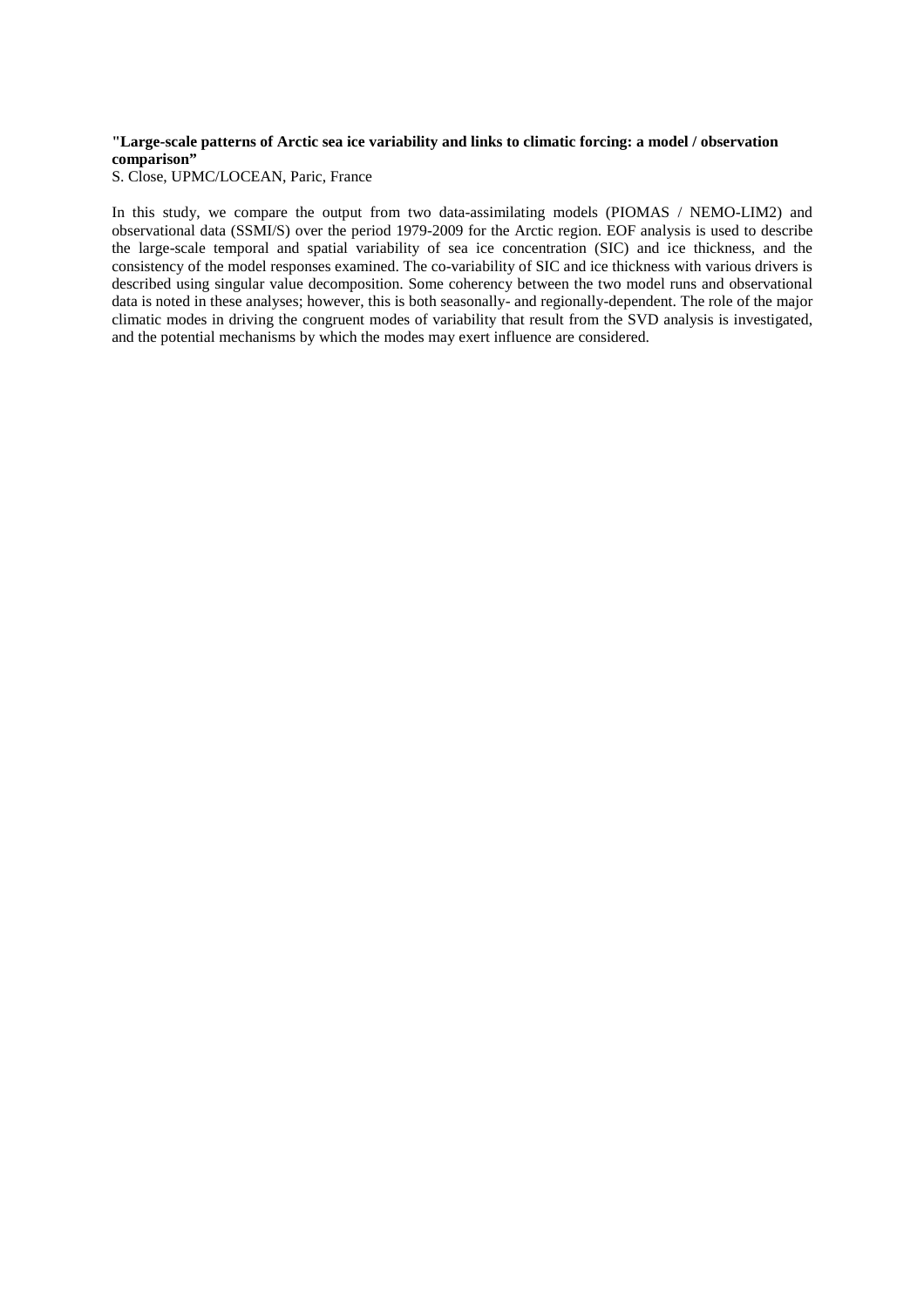#### **"A Maxwell-elastic-brittle rheology for sea ice modelling"**

V. Dansereau (1), J. Weiss (1) and P. Saramito (2)

(1) Laboratoire de Glaciologie et Géophysique de l'Environnement, Saint-Martin d'Hères, France

(2) Laboratoire Jean Kuntzmann, Saint-Martin d'Hères, France

In recent years, statistical analysis of available ice buoy drift and RGPS data have revealed the strong heterogeneity and intermittency of Arctic ice pack deformation and thereby demonstrated that the viscousplastic (VP) rheology widely used in climate and operational models does not simulate adequately the mechanical behavior of sea ice. A new rheological framework named ''elasto-brittle" (EB) has therefore been developed as an alternative to the VP model, which combines the linear elasticity of a continuum solid, a Mohr-Coulomb criterion for brittle failure and a progressive damage mechanism for the elastic modulus that allows for long-range interactions inside the pack. Recent implementation of this rheology into 3-days stand-alone realistic simulations of the Arctic ice pack without advection reproduced the strong localization of damage and agreed well with the deformation fields estimated from RGPS data. In the context of longer-term simulations of ice conditions and coupling to an ocean component, a suitable rheological framework should however distinguish between the permanent and recoverable (elastic) deformations in order to estimate the adequate ice drift velocities from the computed deformations, i.e., allow the passage from small to large deformations.

To achieve this, a viscous relaxation term is added in the elastic constitutive relationship of the EB model together with an ''apparent'' viscosity that evolves according to the local thickness, concentration and damage of the ice, much like the elastic modulus. The coupling between the level of damaging and both mechanical parameters is such that within an undamaged ice plate the viscosity is infinitely large and deformations are strictly elastic, while along highly damaged zones such as leads the elastic modulus vanishes and most of the constrain is dissipated through permanent deformations. In this augmented EB model the irreversible and recoverable deformations are solved for simultaneously, hence ice drift velocities are defined naturally. This new rheological framework is presented along with results of numerical experiments over domains with simple and more complex geometries.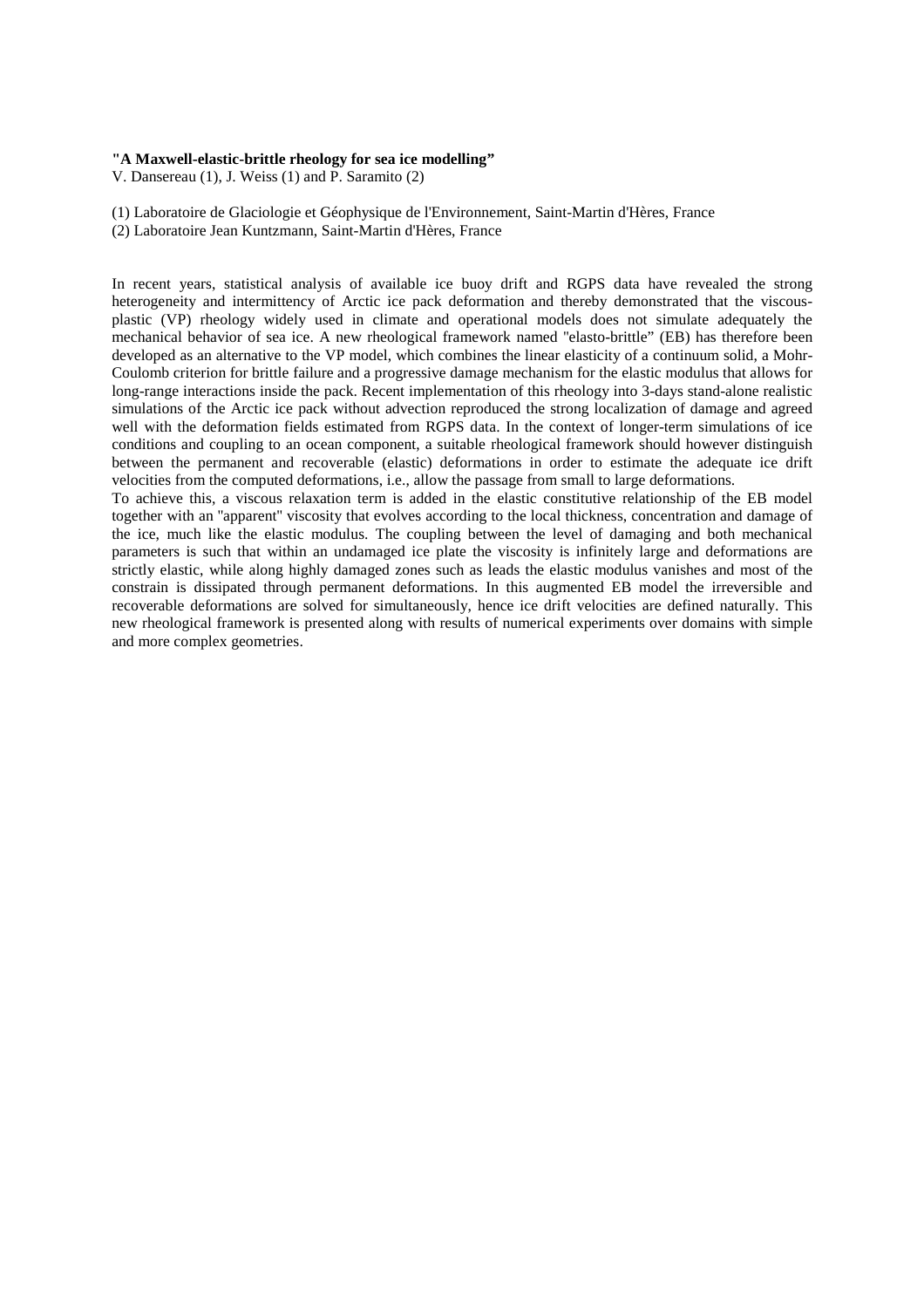#### **"Will sea ice thickness initialisation improve seasonal-to-interanual forecast skill?"**

J. Day, Univ. of Reading, UK.

A number of recent studies have suggested that Arctic sea ice thickness is an important predictor of Arctic sea ice extent. However, coupled initialised forecast systems do not currently use sea ice thickness observations in their initialisation and are therefore missing a potentially important source of additional skill.

A set of idealised ensemble prediction experiments with the Hadley Centre's HadGEM1.2 model have been run to investigate this. In this model the initial state of all prognostic variables, including sea ice thickness, is known perfectly. To investigate the importance of sea ice thickness initialisation, a second set were run. These were initialised with identical fields to the first set, except, that the sea ice thickness was set to the model climatology at each grid point.

The set with perturbed sea ice thickness, initialised in July, has much larger sea ice extent forecast errors for the first six forecast months. However, the perturbed and unperturbed forecasts initialised in January are indistinguishable. This indicates that the impact of sea ice thickness initialisation will be extremely dependent on the whether the forecast is initialised in the melt or the freeze season.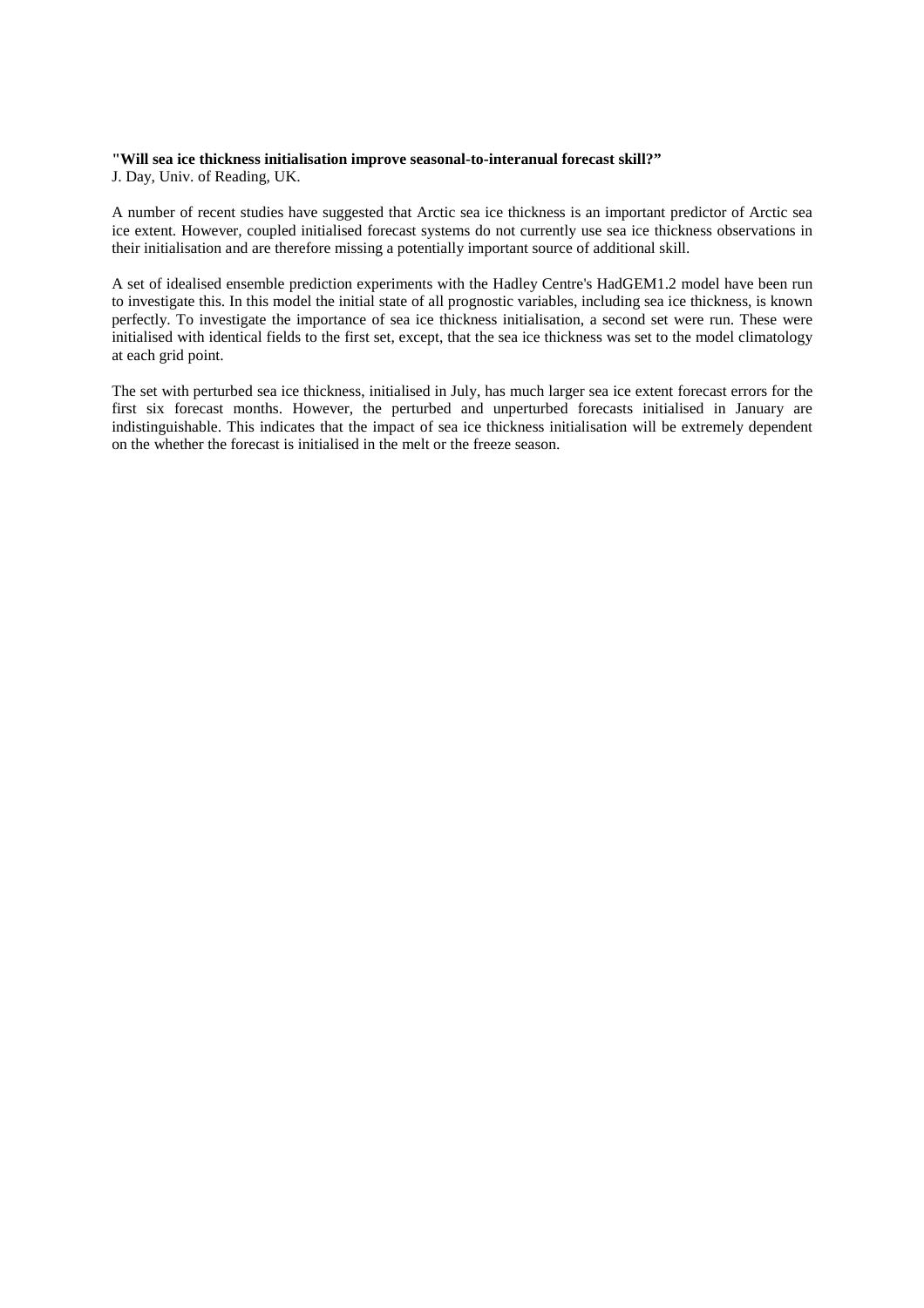#### **"Towards data assimilation of sea ice concentration products".**

F. Dinessen, MET, Norway.

The national ice service at MET Norway provide ice charts that are produced from a manual interpretation of different satellite data. In this production, SAR data plays a central role because of its high spatial resolution. As part of the EUMETSAT OSISAF project MET Norway is producing sea ice concentration products from passive microwave and AVHRR satellite data. In addition an automatic SAR based sea ice concentration are produced. All this products comes with limitations which makes it difficult to meet user requirements of a detailed sea ice mapping.

Combining the different products in a data assimilation approach are being developed utilizing the advantage of the different products. The presentation will report on the first results from this data assimilation."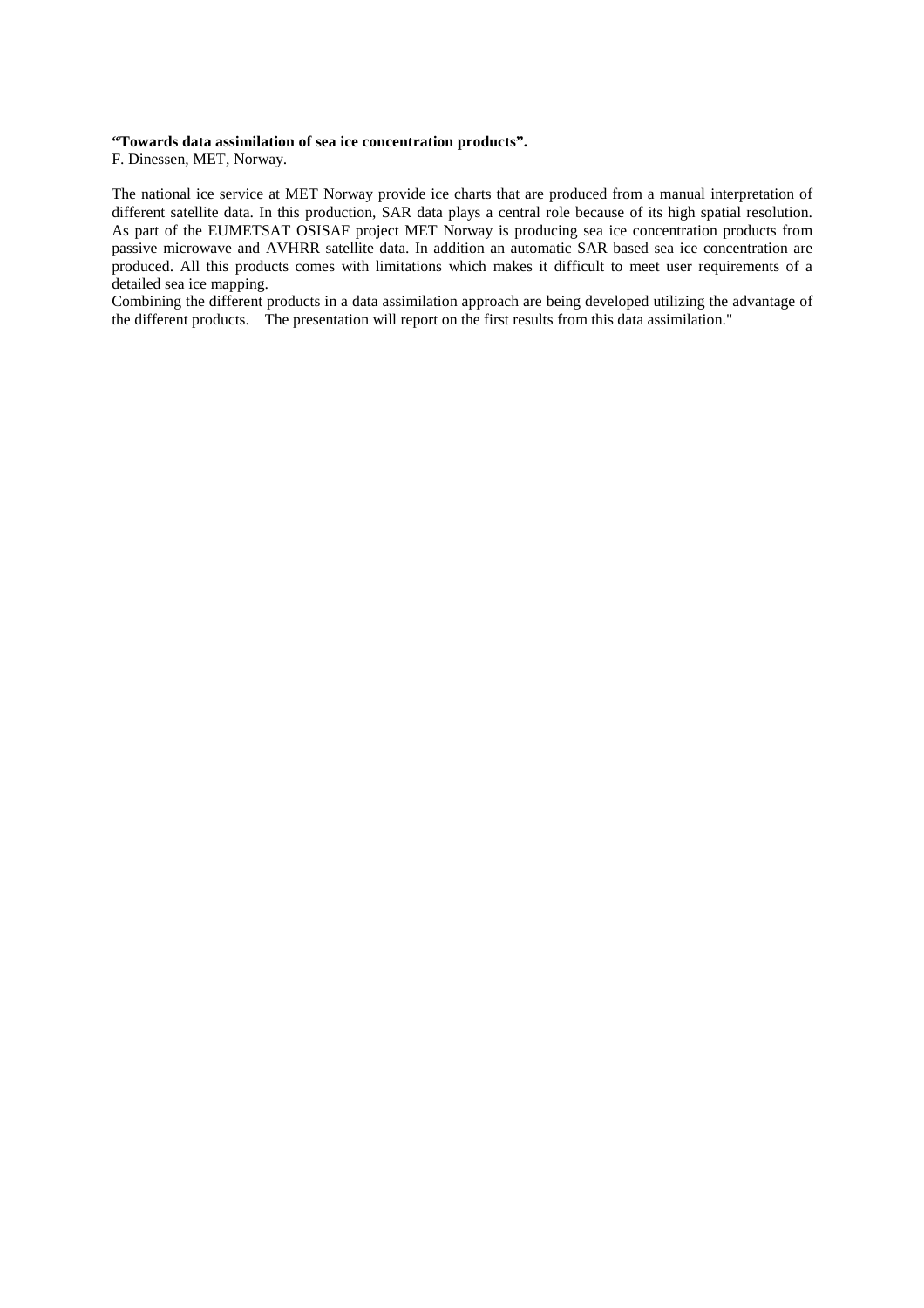### **"An analysis of 30 years of Freezing and Melting Degree Days as a proxy for ice volume"**

JC Gascard, LOCEAN/UPMC, Paris, France

We estimated sea-ice volume formed in winter during the last 30 years using number of Freezing Degree Days FDD calculated from the ERA interim data reanalysis (air temperature at 2m above Sea-ice all over the Arctic Ocean). We compared these results with PIOMAS estimations and found a good agreement indicative of the importance of Arctic atmospheric winter conditions in the total sea ice mass balance in the Arctic Ocean during the past 30 years. We also calculated the number of Melting Degree Days MDD that doubled during the past 30 years (most of it over the past 10 years).

These results stress the importance.for estimating sea ice volume in addition to sea ice extent in order to document Arctic sea ice variability in the context of climate change and polar amplification..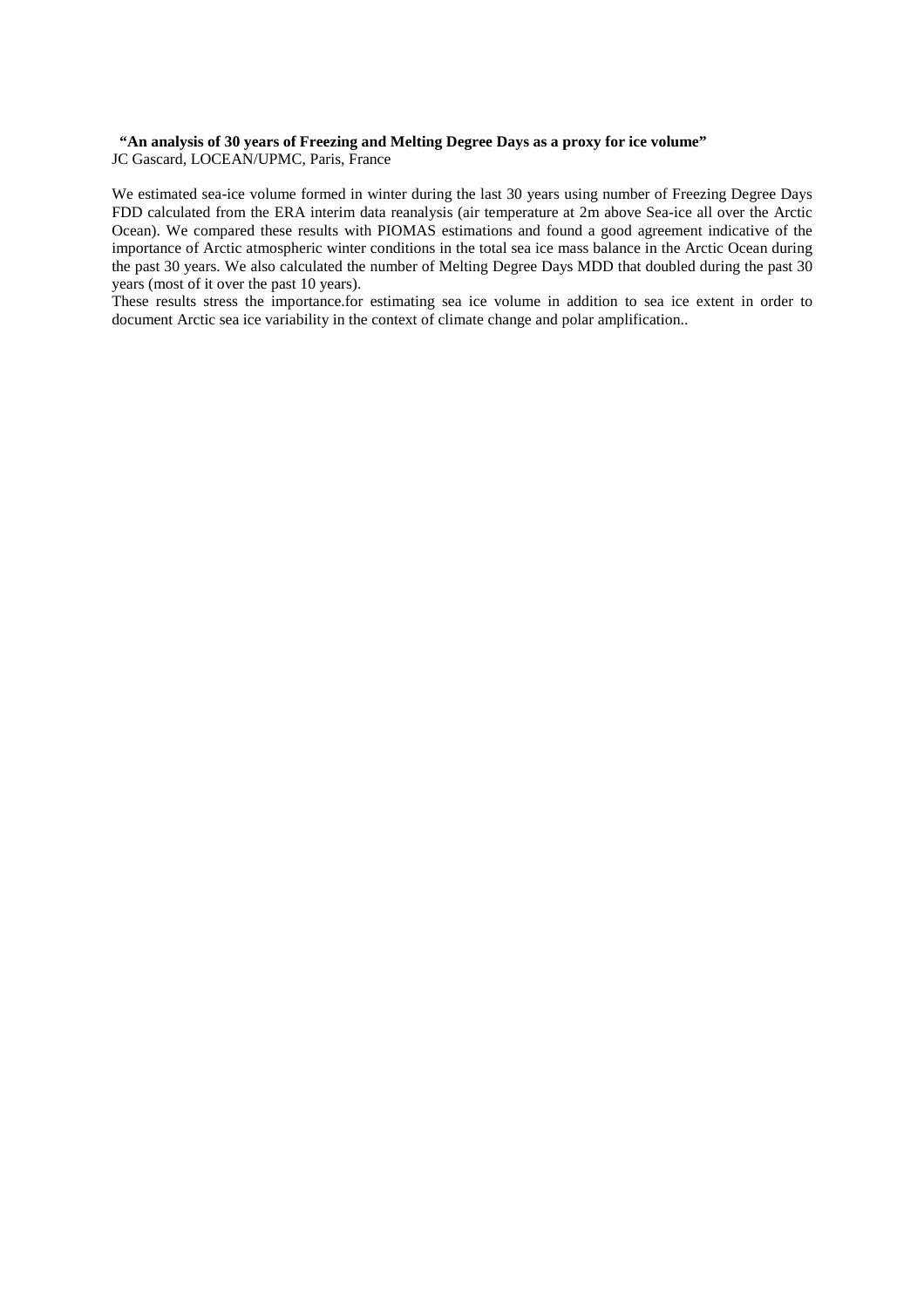#### **"Waves in sea ice: modeling dissipation and scattering"**

Fanny GIRARD-ARDHUIN<sup>I</sup>, Fabrice ARDHUIN<sup>1,2</sup>, Paul NICOT<sup>3</sup>, Dany DUMONT<sup>3</sup>, Fabrice COLLARD<sup>4</sup>, Timothy WILLIAMS<sup>5</sup>, Laurent BERTINO<sup>5</sup>

1 Ifremer, Laboratoire d'Océanographie Spatiale and CERSAT, Plouzané – France

2 CNRS-Ifremer-IRD-UBO, Laboratoire de Physique des Océans, Plouzané – France

3 UQAR-ISMER, Rimouski – Canada

4 OceanDatalab, Plouzané – France

5 NERSC, Bergen – Norvège

email : fanny.ardhuin@ifremer.fr

In spite of a growing interest in the Arctic, operational wave models generally treat sea ice as a moving land-sea mask, with no wave parameters available in the ice-covered regions. Several projects are developing new observation databases and parameterizations for the evolution of waves in the marginal ice zone (MIZ) and beyond. Among these, the EU FP7 SWARP project, started in 2014, will integrate ocean circulation, sea-ice and wave models, with specific developments on the parameterization of wave scattering in the MIZ and dissipation. These parameterizations will be implemented both in the CICE model for rheology changes and forcing by a wave model, and in the spectral model WAVEWATCH III, for the scattering and dissipation.

Preliminary results with a dissipation due to friction below the ice, and a scattering formulation derived from unidirectional partial refections at the water – ice floe interfaces have been calibrated against global altimeter measurements of the significant wave height using a 0.5° resolution model. Local attenuation measurements derived from Envisat and Sentinel-1 SAR scenes have been used to validate a 12 km resolution model of the Arctic in which the ice thickness estimate is taken from the ESA CCI Sea Ice and SMOS-ice projects. Sea ice concentration are from reprocessed dataset made at CERSAT/Ifremer.

The very high quality Sentinel-1 data acquired in the calibration-validation phase, together with the spectral resolution allows to clearly separate scattering, which mostly affects short waves, from dissipation effects. Further work is under way to better understand the ocean wave imaging mechanism to arrive at an absolute calibration of wave heights.

This presentation will present both sea ice datasets & new observations (Sentinel-1) and results from the model (beginning of the project)"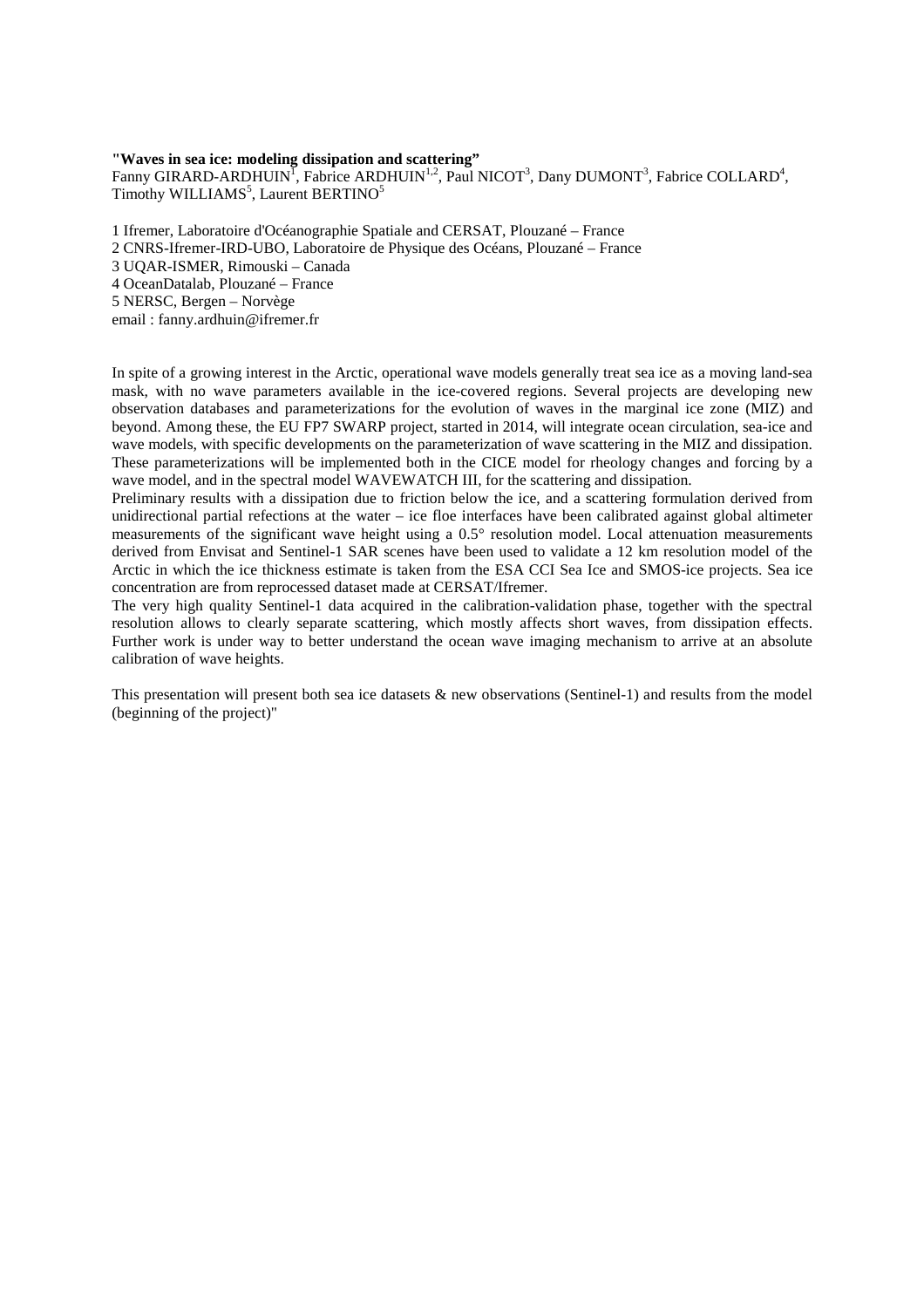#### **"Ensemble of sea ice initial conditions for interannual Ec-Earth climate predictions: Improved forecast quality over the Arctic"**

V. Guemas, Institut Català de Ciències del Clima (IC3) / Centre National de Recherches Météorologiques (CNRM), Spain/France)

Several studies have highlighted the role of the sea ice thickness (SIT) as a source of predictability for the Arctic sea ice cover on seasonal timescales. In a prediction context, the lack of SIT observations hampers the initialization of seasonal forecasts. A 5-member sea ice reconstruction is produced by constraining LIM2 sea ice model by the ocean and atmosphere observational data used to initialize the ocean and atmosphere components of the EC-Earth2.3 forecast system afterwards. We illustrate the added-value of this methodology to generate sea ice initial conditions 1) over a previous set of sea ice initial conditions taken from a single-member simulation forced by atmosphere observational data and 2) over a climatology of this same sea ice reconstruction.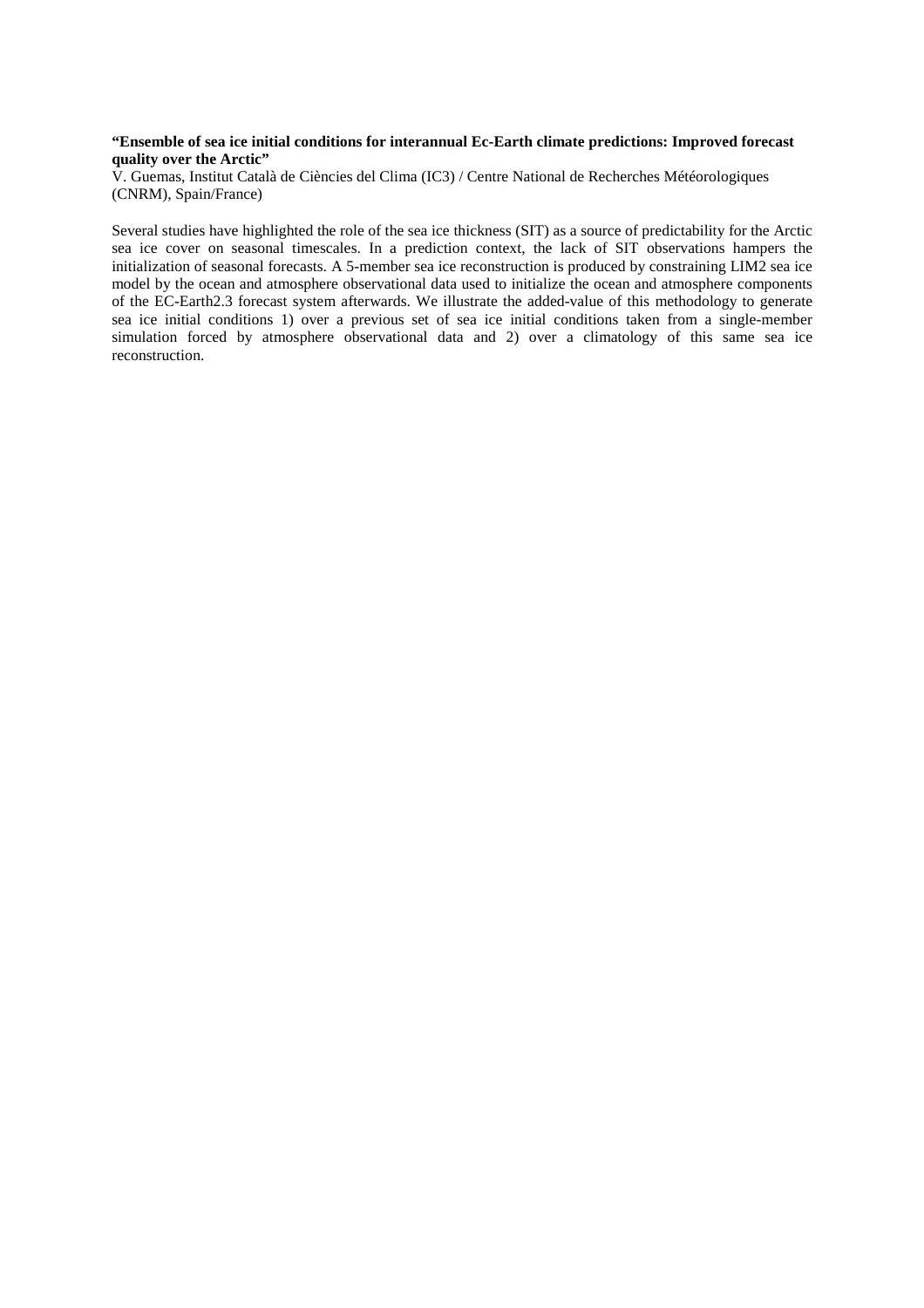#### **"Sea ice motion, deformation and their reliability derived from Satellite data"**

T. Hollands, AWI, Bremerhaven,Germany.

Even though the methods for sea ice drift and deformation retrieval from satellite remote sensing data are wellestablished, there is very little information on the reliability of the individual drift vectors and the deformation parameters evaluated from the vector fields. This can be problematic for data assimilation of ice drift and deformation into sea ice models.

Most ice tracking algorithms are statistically validated on the basis of a comparison to buoy data. However, such analyses cannot provide information on the quality of individual drift vectors. This information is very valuable since ice conditions are highly variable, and no algorithm provides the same performance at different ice conditions. The performance of drift algorithms is strongly related to the following criteria: 1) the existence of characteristic patterns in the image (caused by the ice structure) and 2) their stability between the acquisitions of the images used for drift retrieval.

We will present an approach which allows to separate reliable and unreliable regions in the drift vector field based on two independent criteria. In this way it provides a first proxy for the reliability of the individual drift vector and thereby represents a promising step in the direction of 'true' uncertainties."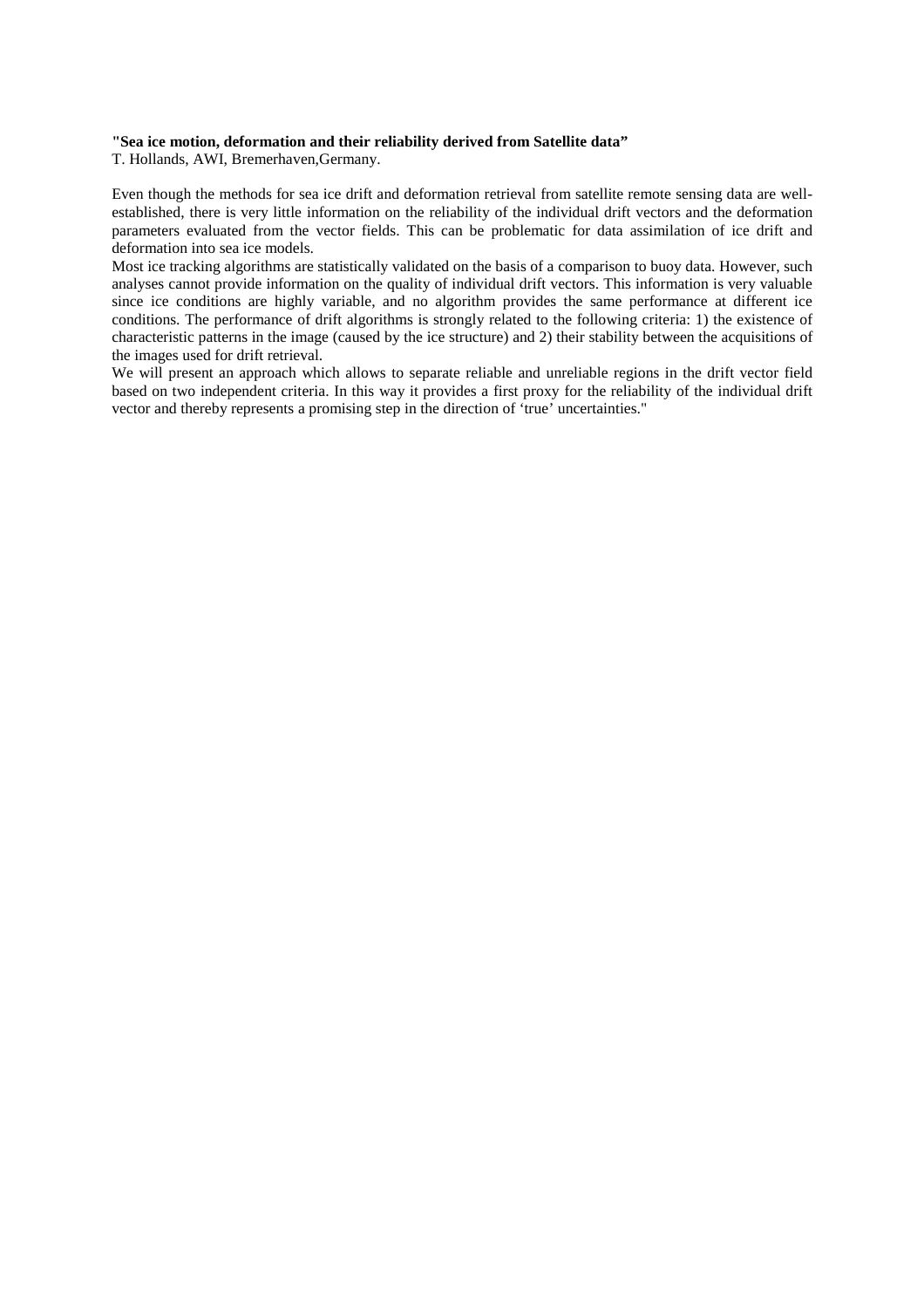#### **"Towards mapping uncertainties of satellite-based sea ice motion vectors"**

T. Lavergne, Norwegian Meteorological Institute, Oslo, Norway

Sea ice motion (aka drift) products from satellite images have been available for process studies, model validation and Data Assimilation for decades. Example of these products are the large-scale observations from the IFREMER/Cersat and EUMETSAT OSISAF, and the high-resolution product from DTU/MyOcean. Yet, as of today, the only way to provide uncertainty estimates for motion vectors is by validating the satellite products against trajectories from ice drifting buoys. These validation exercises result in averaged, global, yearly estimates of the uncertainties, and are not practical to use for Data Assimilation. In this contribution, we will report on recent work conducted at MET Norway for providing daily varying maps of uncertainties (""errorbars"") for the OSISAF sea ice drift product."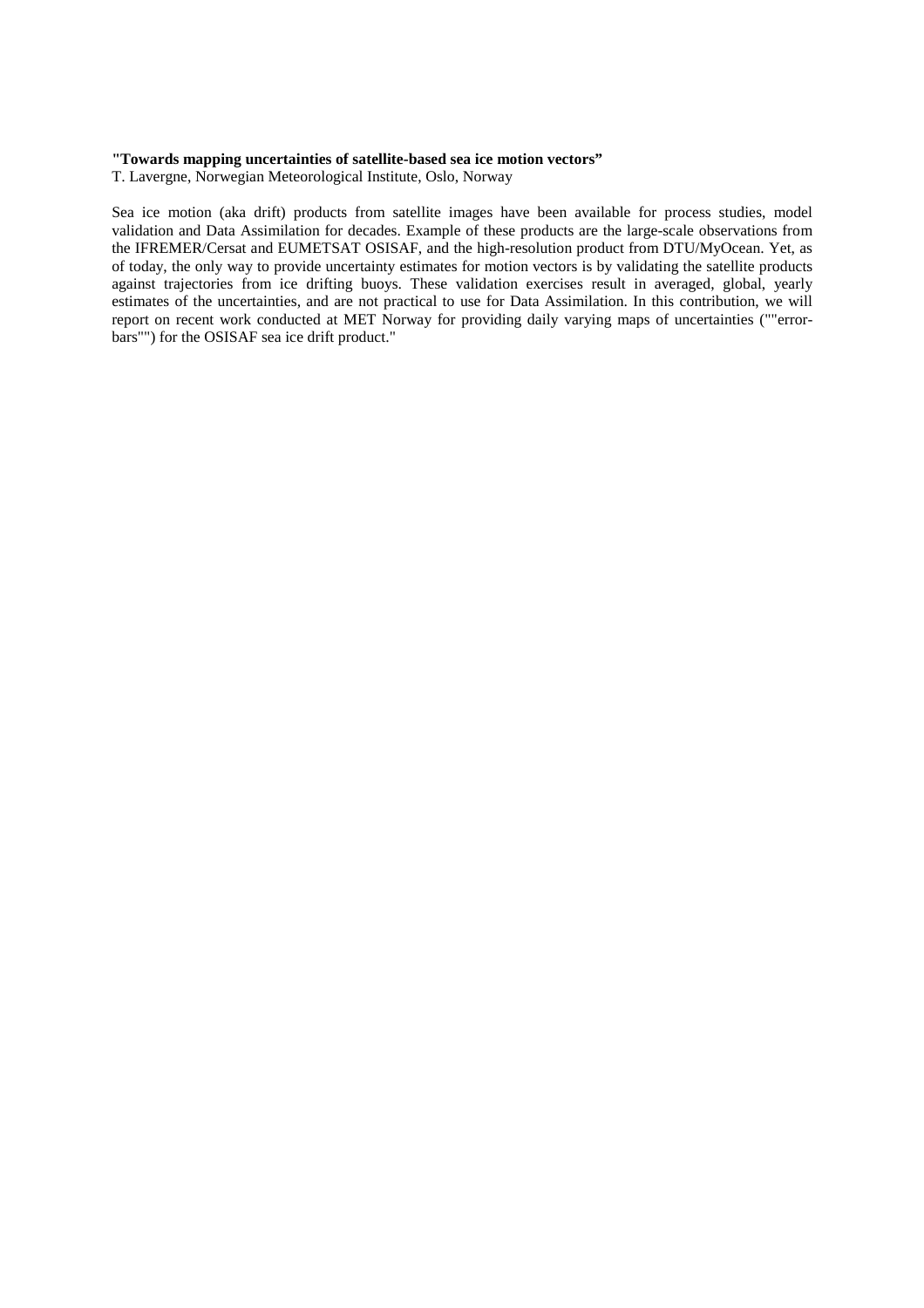#### **"Parameterisation of ice thickness distribution in ice models"**

M. Lensu, Finish Meteorological Institute, Helsinki, Finland.

The ice thickness distribution provides the most complete way to incorporate thickness variation into ice models. This is done in terms of an equation governing the time evolution of the distribution. Different implementations of this scheme stem from the seminal formulation by Thorndike (1975). The approach has never gained wide popularity as the attention to thickness detail and the mathematical complicity do not well match the coarse parameterisation assumptions. However, the abstruseness is an illusion that is resolved when the equation is seen as an exemplification of a general formalism applied in most diverse fields of research. This provides a variety of usually simpler formulations and benchmark analytical solutions. Various new alternatives to formulate and parameterise the thickness distribution equation are presented and discussed, paying attention to aspects of resolution and scale."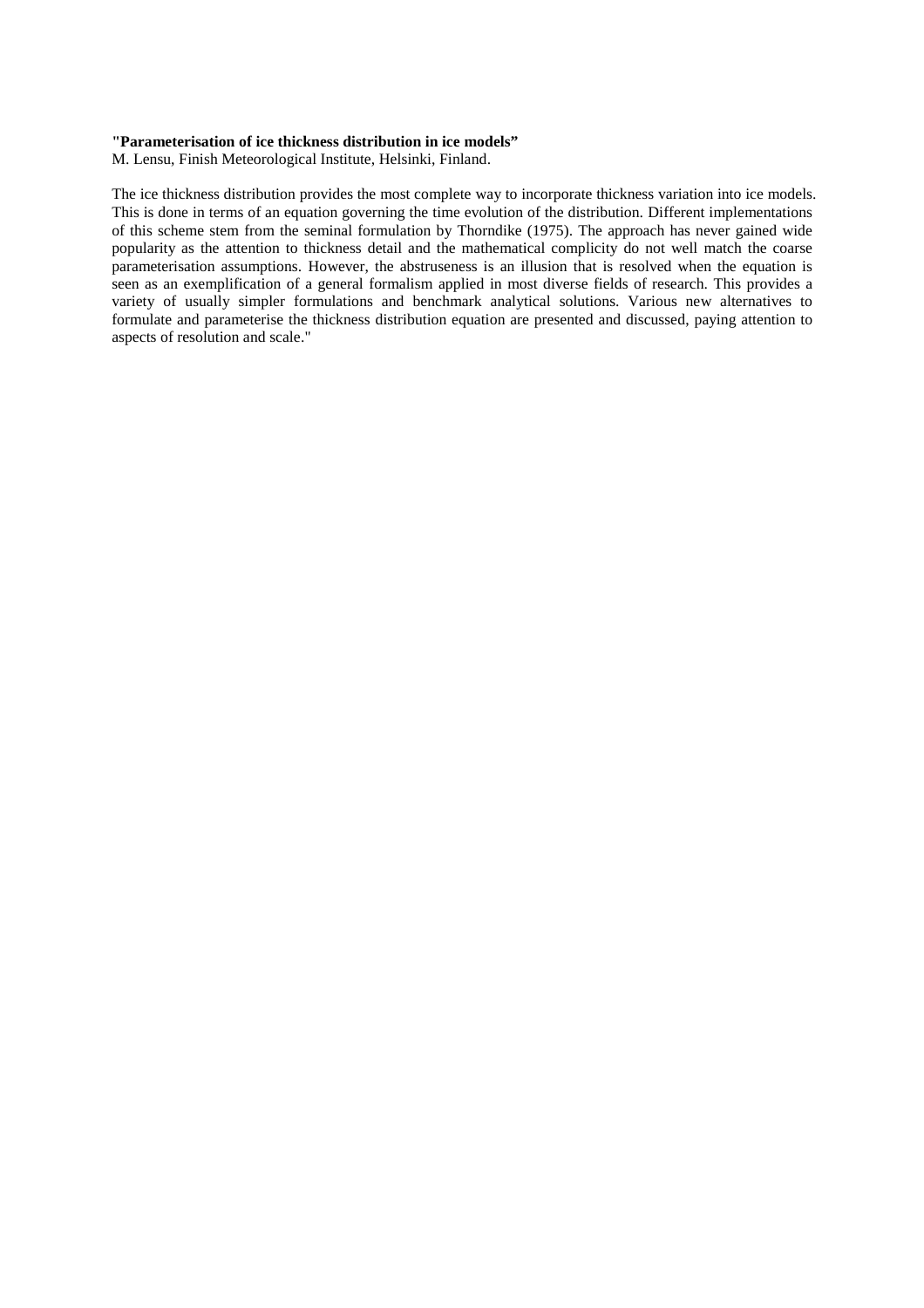#### **"Parameterization of atmospheric transfer coefficients over polar sea ice"**

C. Lupkes, AWI, Bremerhaven, Germany.

Coupled atmosphere - sea ice - ocean models need a detailed representation of the near-surface atmospheric fluxes of momentum and heat. Transfer coefficients should account for the inhomogeneous distribution of surface topography and temperature especially in regions with fractional sea ice cover. In such regions form drag caused by edges of ice floes and melt ponds play an important role for the value of drag coefficients.

 In the present contribution a recently developed parameterization of atmospheric surface drag over sea ice that includes the effect of form drag will be compared with parameterizations currently used in climate models. An application of the parameterizations to different sea ice scenarios and with an atmospheric forcing as being typical for Arctic summer shows that the traditionally used drag coefficients without form drag differ from the new ones by a factor 0.5-1.2 dependent on the region.

Furthermore, we show that the existence of form drag affects both momentum and heat transfer coefficients. We investigate the stability dependence of both coefficients and discuss different strategies to account for this dependence. Finally, stability corrections are proposed which are based on the traditional Louis (1979) concept. Thus they can be easily implemented in climate models. A first application of the new concept in a global climate model (ECHAM6-FESOM) reveals the potentially large impact of the new parameterizations on simulations of the coupled Arctic climate system."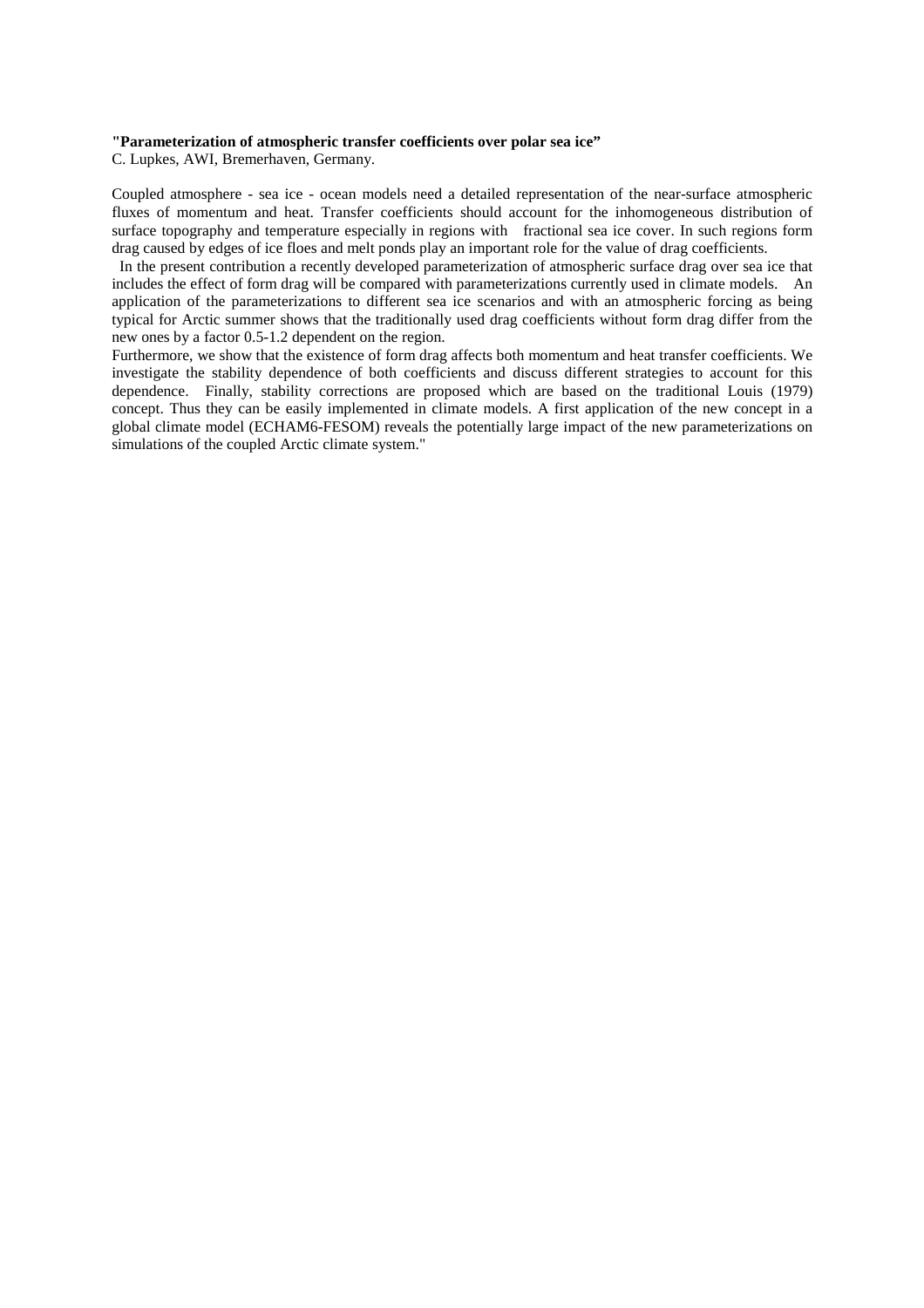#### **"Sea Ice Analysis and Forecasting with the GloSea5 Seasonal Forecast System"**

K. Andrew Peterson, Met Office, Exeter, UK

The GloSea5 Coupled Seasonal Forecast System has sea ice fields initialized with the FOAM (GloSea5) ocean and sea ice (re-) analysis system which assimilates SSM/I satellite sea ice concentration observations along with ocean surface and sub-surface observations. We will present our assessment of the skill of seasonal time scale sea ice forecasts coming from the coupled seasonal forecast system. This will be further explored in the context of errors and uncertainties in the sea ice analysis system, particularly with regards to sea ice thickness which is not assimilated.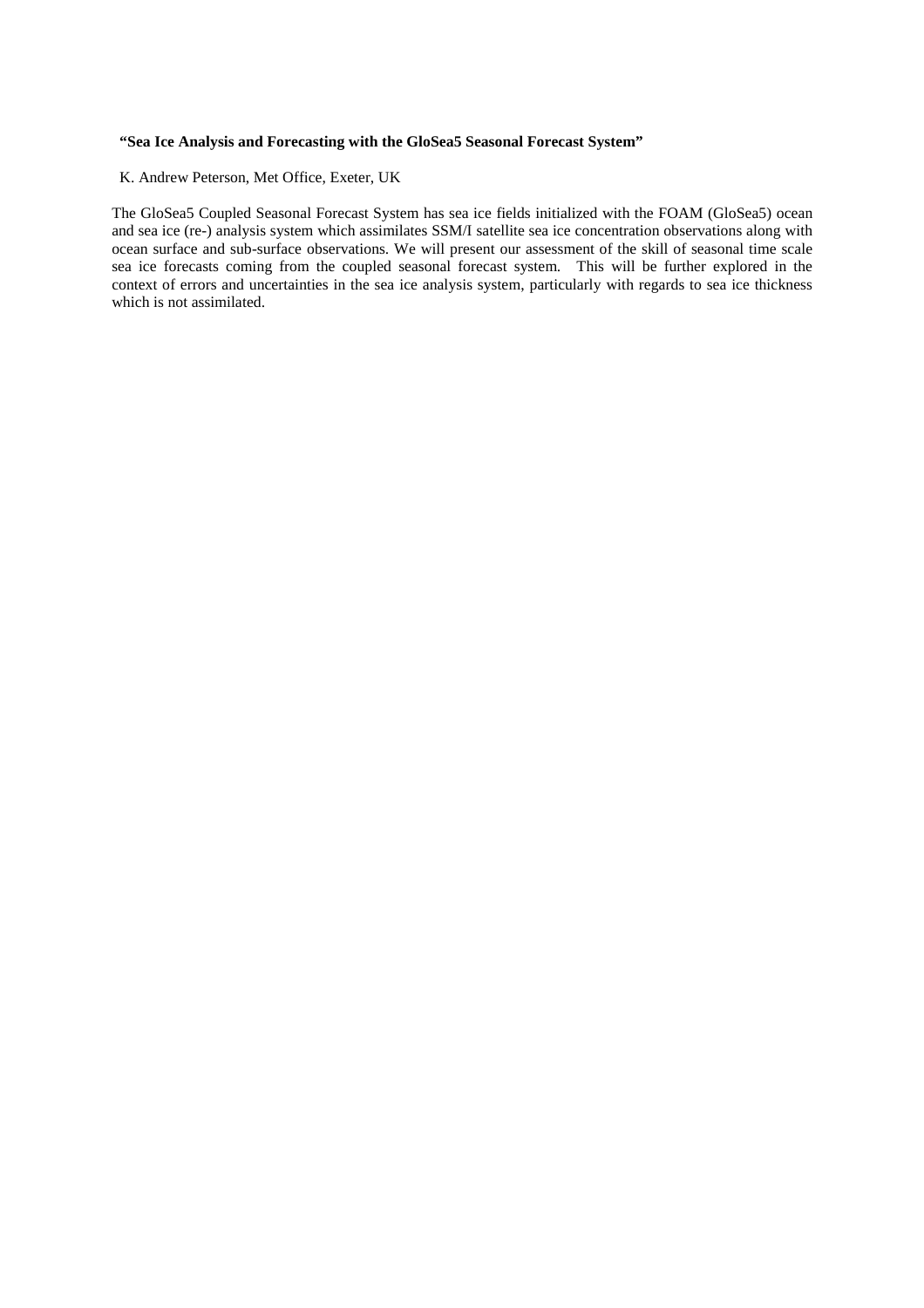#### **"The iceHFP Project: The impact of sea-ice initialization on seasonal forecasts."**

K. Andrew Peterson (1), Dirk Notz (2), Steffen Tietsche (3), Matthieu Chevallier (4), William Merryfield (5), W.-S. Lee (5), Virginie Guemas (6), Adam A. Scaife (1).

- (1) Met Office, Exeter, UK
- (2) Max Planck Institute, Hamburg, Germany
- (3) Meteorology Department, University of Reading, Reading, UK
- (4) Meteo France, Toulouse, France
- (5) CCCma, Environment Canada, Victoria, Canada
- (6) Institut Català de Ciències del Clima (IC3)

The Sea Ice Historical Forecast Project (IceHFP; \url{http://www.wcrp-climate.org/wgsip/chfp/iceHFP.shtml}) has been undertaken under the World Climate Research Program (WCRP) Working Ground on Seasonal to Interannual Prediction (WGSIP). Its aim is to determine whether initialization of sea ice in five state of the art seasonal prediction systems has an influence on predictive capacity for the atmosphere. This question is examined by initializing a series of seasonal forecasts for the winter (DJF), and fall (SON) of two seminal years in Arctic sea ice extent, 1996 and 2007. Two sets of forecast were performed: One with sea ice initialized to observations and a second where sea ice has been initialized with climatology. Using these forecasts we are able to demonstrate the effects of initializing with diminished sea ice extent. Initializing with the low sea ice extent of November 2007 leads to a multi-model tendency towards anti-cyclonic winter circulation in the Arctic, particularly in the region of ice deficit. This produces a tendency towards negative North Atlantic Oscillation (NAO) like behaviour in winters with low sea ice extent, and could help to increase extratropical climate predictability. Using August initialization, the autumn (SON) signal for low ice concentration is dominated by troughs over North America and Europe similar to ones in the observational record.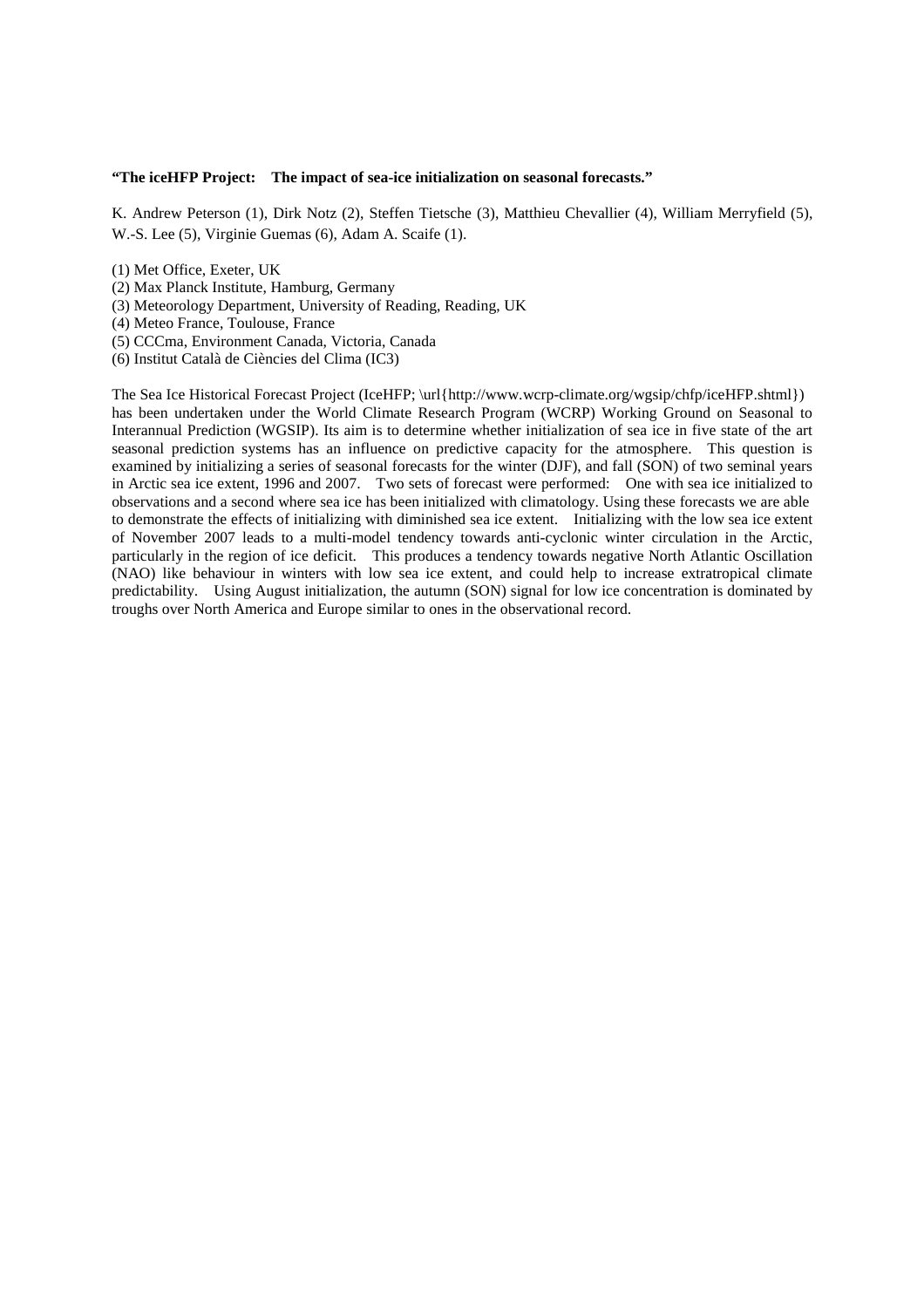#### **"Towards a new sea ice forecasting platform for the Barents and Kara Seas."**

P. Griewank, NERSC, Bergen, Norway.

A new sea ice forecasting platform is being set up at NERSC in order to be able to work in real-time. It uses a stand-alone sea ice dynamical model based on a elasto-brittle rheology. We will present a status of the developments as well as some validation results made using satellite observations.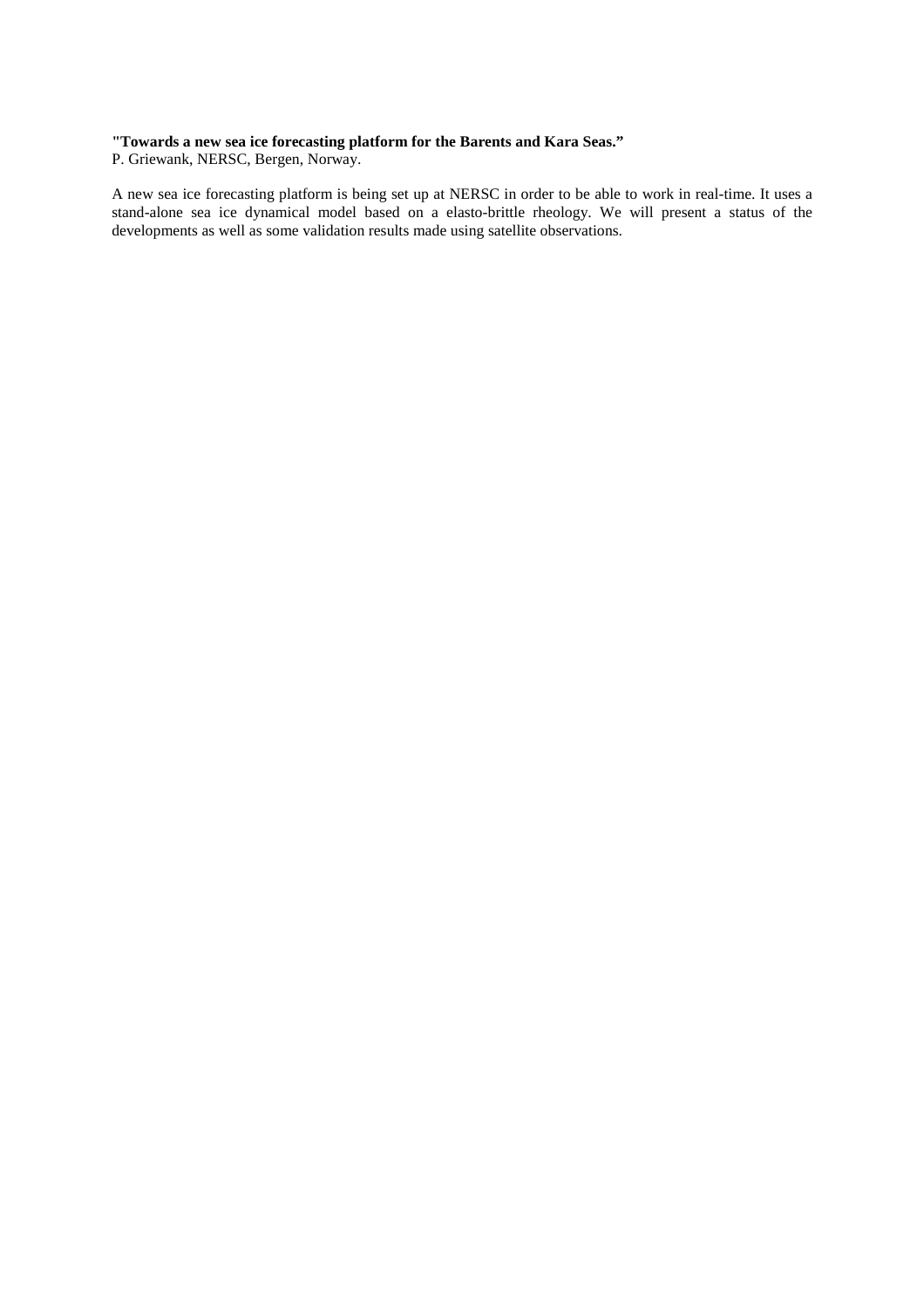#### **"From regional to Arctic scale sea ice modelling"**

Till Rasmussen, Danish Meteorological Institute, Copenhagen, Denmark.

The Danish Meteorological Institute (DMI) prepares the launch of a new version of the operational coupled ocean and sea ice model. The setup consist of a fully coupled system that consist of three state of the art components, namely ESMF (coupler), HYCOM (ocean) and CICE (sea ice). The resolution of this setup is 10km.

In addition to the Arctic scale setup a high resolution (~2km) setup of Baffin Bay is to be implemented. The project aims at implementing dynamic boundary into the sea ice model and to demonstrate the effect of these. This presentation will discuss the the two setups and additional initiatives that DMI is working on in order to improve the short term forecasting of sea ice.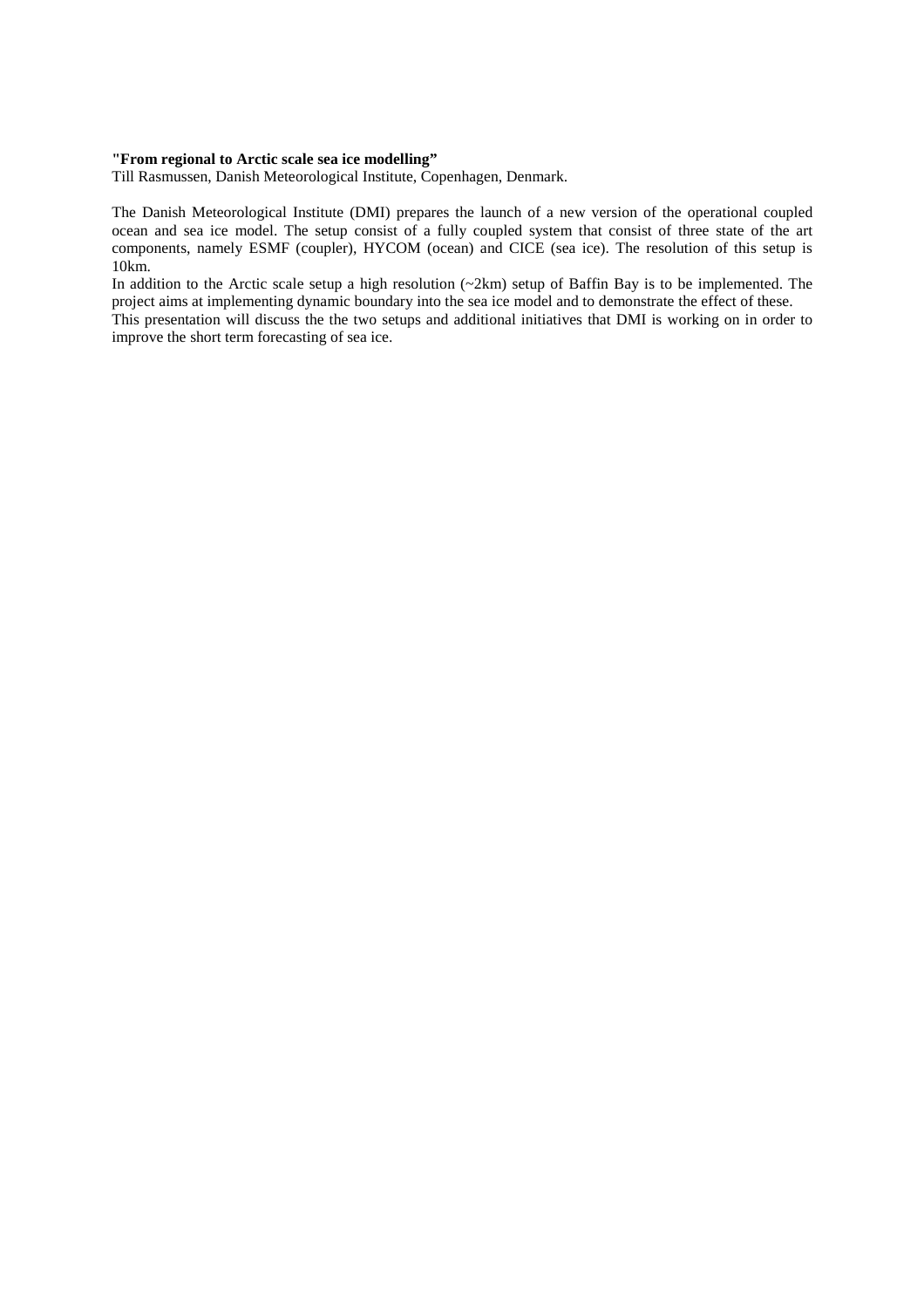#### **"Open water observations from SAR imagery and methods for assimilation"**

Andrea Scott, Univ. of Waterloo, Ontario, Canada.

In this presentation probabilistic methods to obtain open water observations from SAR imagery will be discussed and demonstrated using examples. The first method uses the HV backscatter and the image texture, while the second uses the HH backscatter and the windspeed. Methods to assimilate these observations will be reviewed and preliminary results will be shown for a region on the east coast of Canada.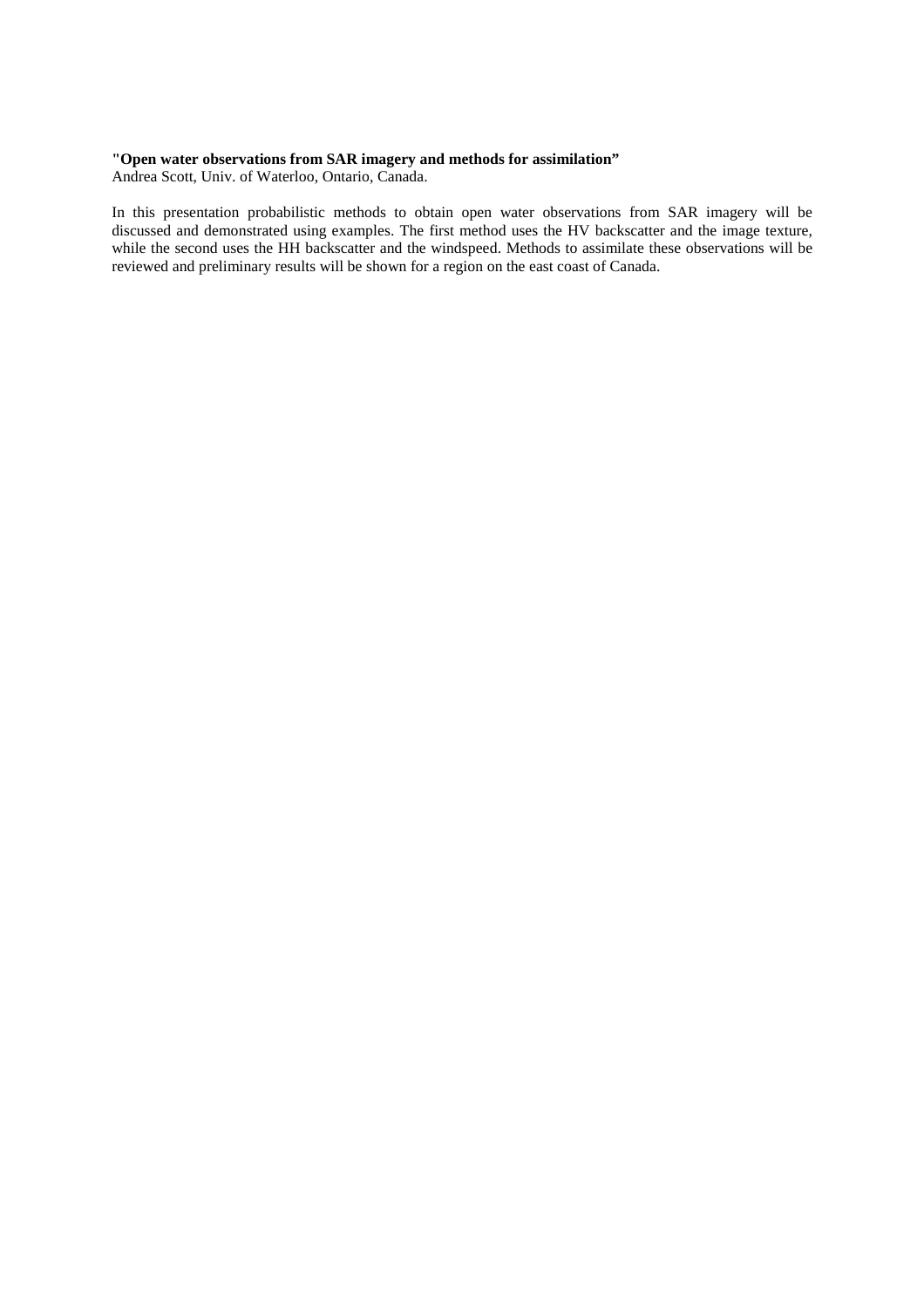#### **"Sea ice Forecast Verification in the Canadian Global Ice Ocean Prediction System"**

G. Smith, Environnment Canada, Montréal, Canada.

Recent increases in marine traffic in the Arctic have amplified the demand for reliable ice and marine environmental predictions. Here we present the verification of ice forecast skill from a new system implemented recently at the Canadian Meteorological Centre called the Global Ice Ocean Prediction System (GIOPS). GIOPS provides daily global ice and ocean analyses and 10-day forecasts on a 1/4°-resolution grid. GIOPS includes a full multivariate ocean data assimilation system that combines satellite observations of sea level anomaly and sea surface temperature (SST) together with in situ observations of temperature and salinity. Ice analyses are produced using a 3DVar method that assimilates satellite observations from SSM/I and SSMIS together with manual analyses from the Canadian Ice Service. Analyses of total ice concentration are projected onto the partial thickness categories used in the ice model using spatially and temporally varying weighting functions derived from ice model tendencies. This method is found to reduce deleterious impacts on the ice thickness distribution when assimilating ice concentration, as it can directly modulate (and reverse) nonlinear processes such as ice deformation. An objective verification of sea ice forecasts is made using two methods: analysis-based error assessment focusing on the marginal ice zone and a contingency table approach to evaluate ice extent as compared to an independent analysis. Together the methods demonstrate a consistent picture of skilful mediumrange forecasts in both the Northern and Southern Hemispheres as compared to persistence. Smaller biases are found in both hemispheres during melt periods, whereas larger biases are present during the period of rapid ice formation in fall. Ice forecast skill is found to be highly sensitive to the assimilation of sea surface temperature near the ice edge. Improved observational coverage in these areas (including salinity) would be extremely valuable for further improvement in ice forecast skill.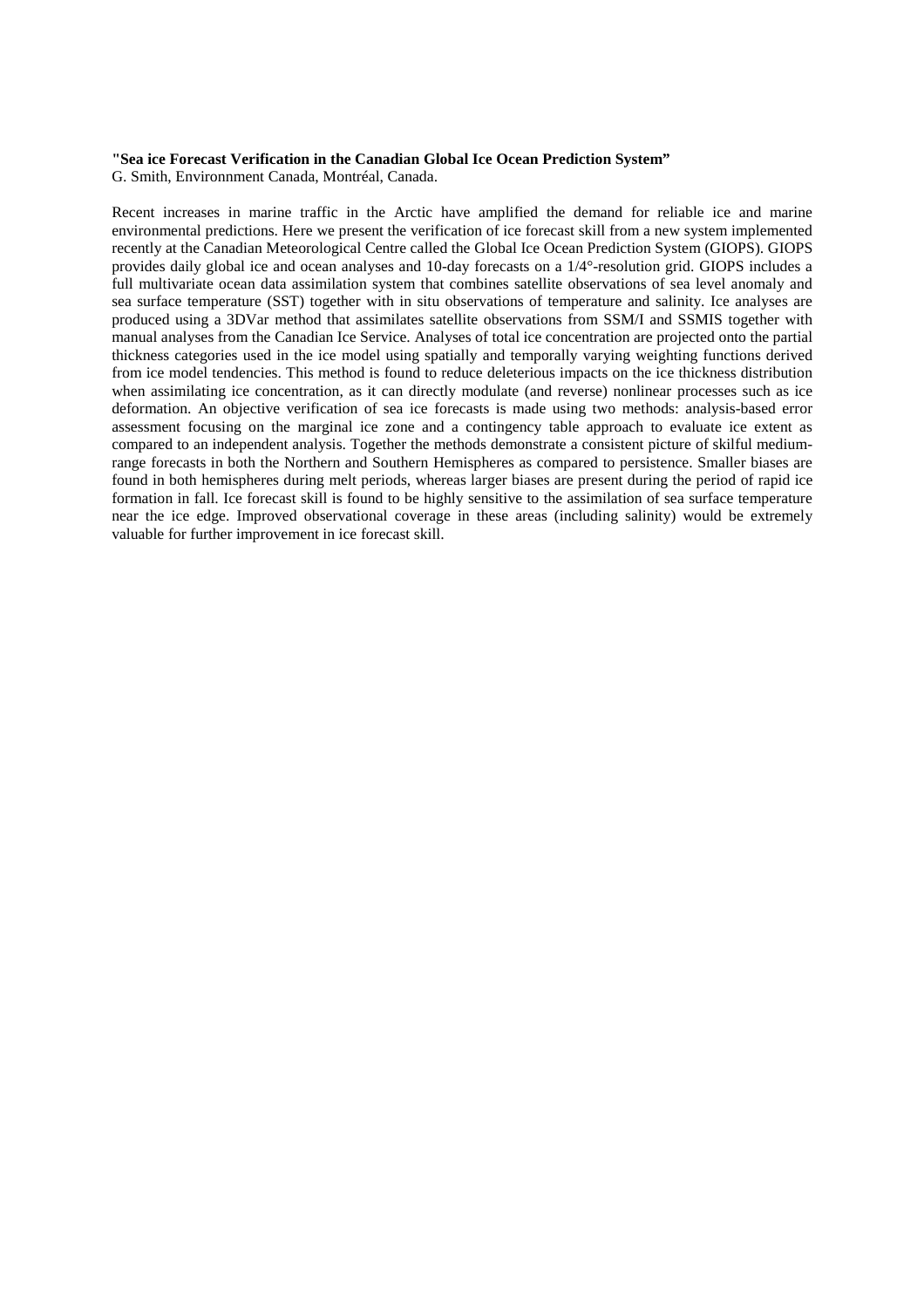#### **"Towards Improving Seasonal Sea Ice Forecasting"**

J. Stroeve, NSIDC, USA.

Decline in the extent and thickness of Arctic sea ice is an active area of scientific effort and one with significant implications for ecosystems and communities in the Arctic and global climate. While global climate circulation models all predict seasonal ice-free conditions within the second half of this century, forecasting on seasonal timescales remains challenging due to the variable nature of weather and ocean behavior as well as current limits to data and modeling capabilities. Forecasting ice conditions in the summer and into the fall is of particular interest to many stakeholders since many activities that take place in the Arctic are planned over the summer months, and many species are sensitive to the behavior of summer sea ice. The SEARCH Sea Ice Outlook (SIO) has been an informal network of scientists and stakeholders to improve and communicate sea-ice prediction knowledge and tools. The next step is to move this into a more formal network aimed at: (1) coordinating and evaluating seasonal predictions, (2) integrating, assessing and guiding observations, (3) synthesizing predictions and observations and (4) disseminating predictions and engaging key stakeholders. Here we present an overview of predictions contributed to the SEARCH SIO during the last 6 years, and evaluate how well they did in particular years and efforts to improve these seasonal sea-ice forecasts.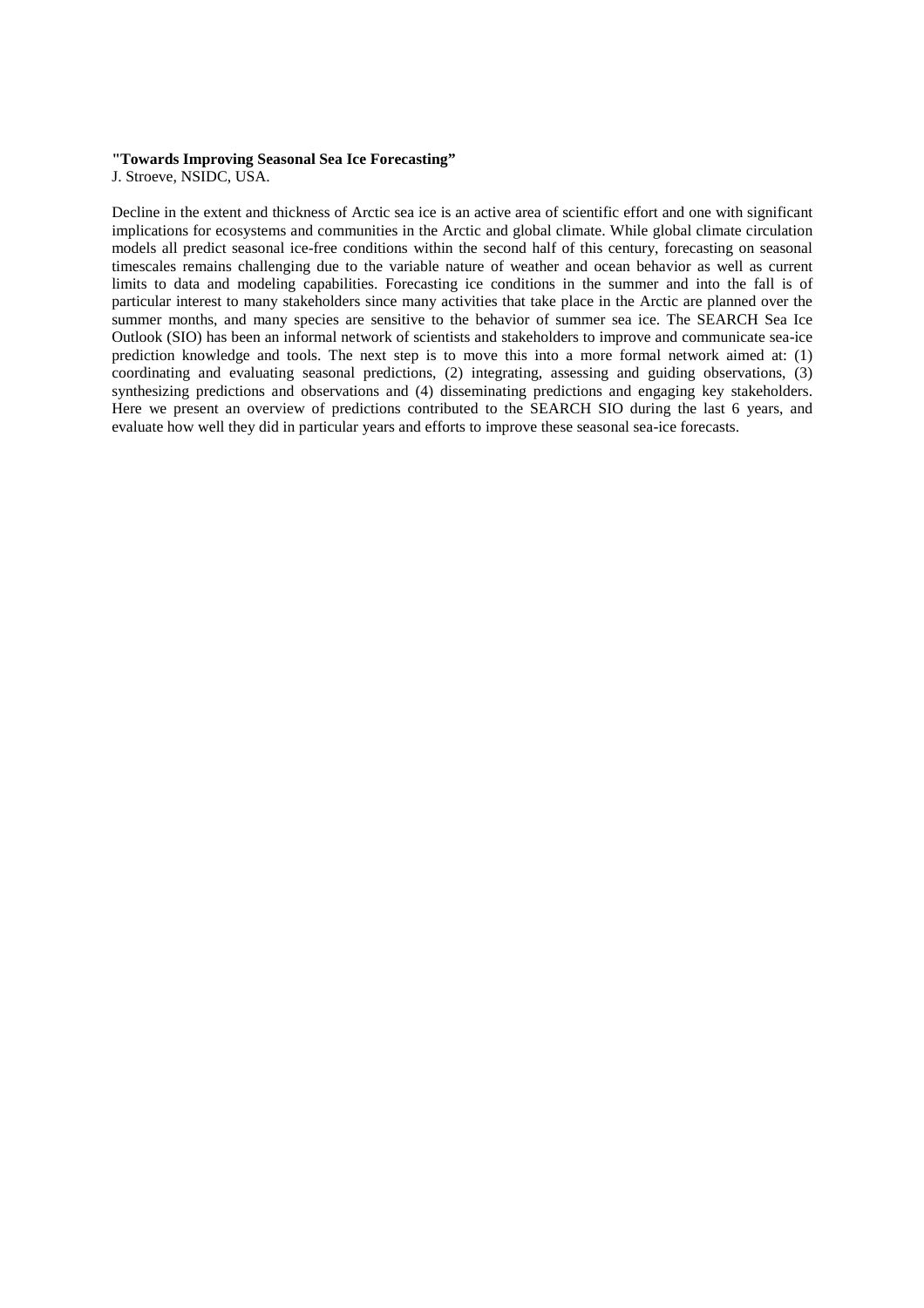### **"An intercomparison of Arctic ice drift products to deduce uncertainty estimates"**

H. Sumata, AWI, Bremerhaven, Germany.

We made an intercomparison of four low-resolution remotely sensed ice-drift products in the Arctic Ocean (ice drift products from OSISAF, CERSAT, Kimura et al., 2013 and NSIDC). The purpose of the study is to examine the uncertainty in space and time of these different drift products. The ice drifts were also compared with available buoy data. Based on the intercomparison of the products and comparison with buoy data, we estimated uncertainties of the monthly mean drift. The estimated uncertainty maps reflect the difference between the products in relation to ice concentration and the bias from the buoy drift in relation to drift speed. These uncertainties should be taken into account if these products are used, particularly for model validation and data assimilation within the Arctic.